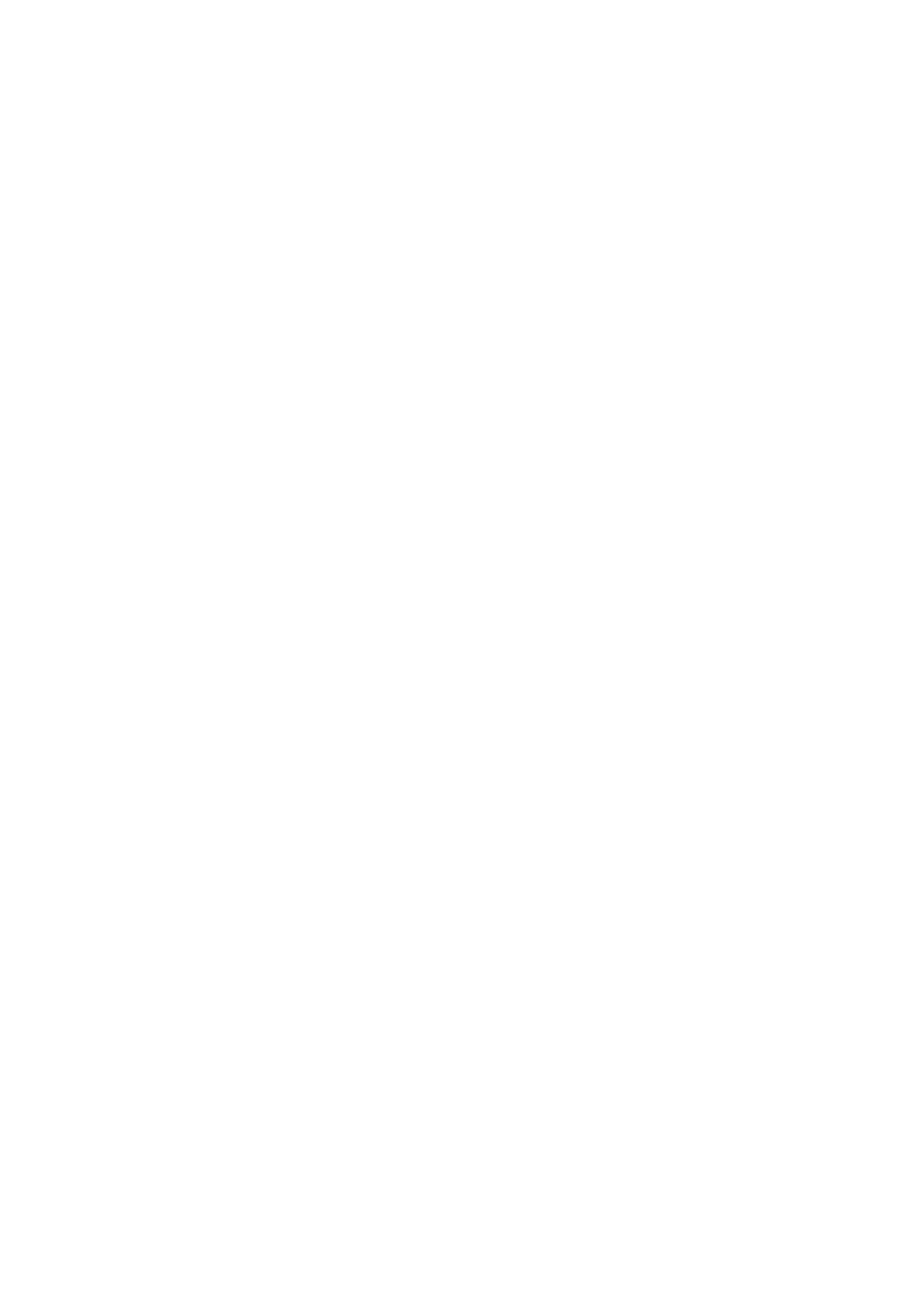# Red Hat Enterprise Linux 9 Integrating RHEL systems directly with Windows Active Directory

Understanding and configuring RHEL systems to connect directly with Active Directory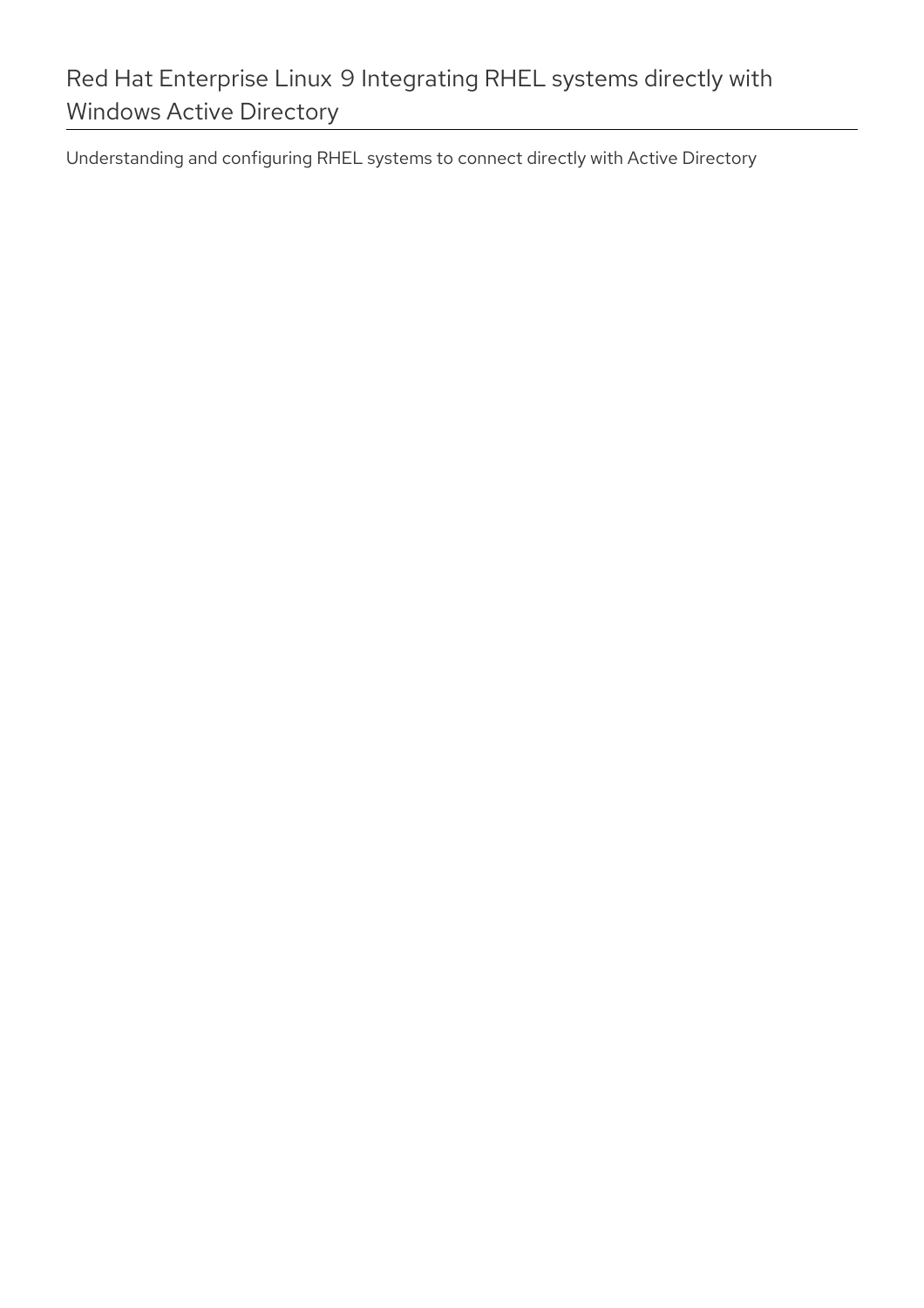# Legal Notice

Copyright © 2022 Red Hat, Inc.

The text of and illustrations in this document are licensed by Red Hat under a Creative Commons Attribution–Share Alike 3.0 Unported license ("CC-BY-SA"). An explanation of CC-BY-SA is available at

http://creativecommons.org/licenses/by-sa/3.0/

. In accordance with CC-BY-SA, if you distribute this document or an adaptation of it, you must provide the URL for the original version.

Red Hat, as the licensor of this document, waives the right to enforce, and agrees not to assert, Section 4d of CC-BY-SA to the fullest extent permitted by applicable law.

Red Hat, Red Hat Enterprise Linux, the Shadowman logo, the Red Hat logo, JBoss, OpenShift, Fedora, the Infinity logo, and RHCE are trademarks of Red Hat, Inc., registered in the United States and other countries.

Linux ® is the registered trademark of Linus Torvalds in the United States and other countries.

Java ® is a registered trademark of Oracle and/or its affiliates.

XFS ® is a trademark of Silicon Graphics International Corp. or its subsidiaries in the United States and/or other countries.

MySQL<sup>®</sup> is a registered trademark of MySQL AB in the United States, the European Union and other countries.

Node.js ® is an official trademark of Joyent. Red Hat is not formally related to or endorsed by the official Joyent Node.js open source or commercial project.

The OpenStack ® Word Mark and OpenStack logo are either registered trademarks/service marks or trademarks/service marks of the OpenStack Foundation, in the United States and other countries and are used with the OpenStack Foundation's permission. We are not affiliated with, endorsed or sponsored by the OpenStack Foundation, or the OpenStack community.

All other trademarks are the property of their respective owners.

### Abstract

This documentation collection provides instructions on how to integrate RHEL systems directly with Windows Active Directory using SSSD.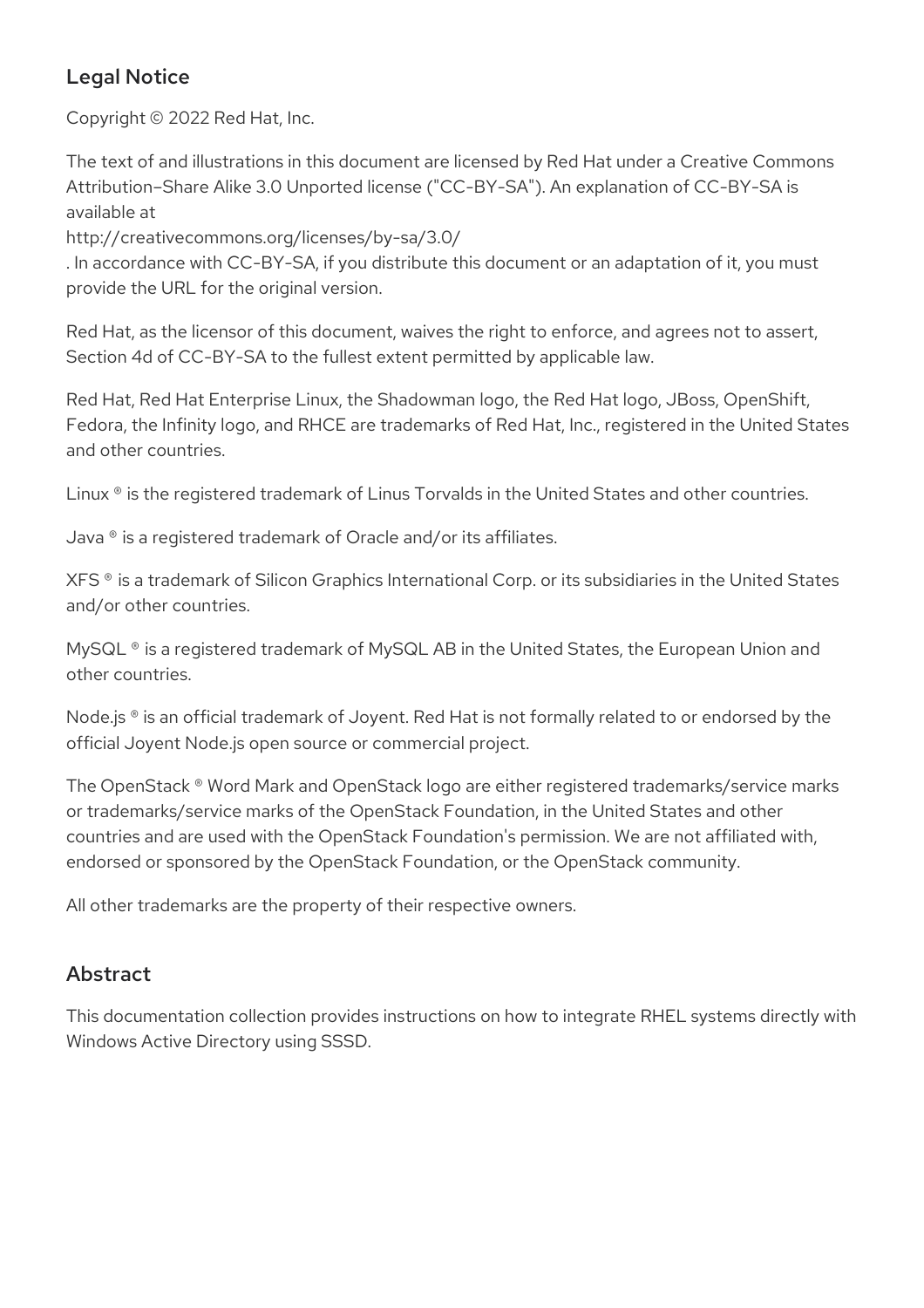# Table of Contents

| 1.1. OVERVIEW OF DIRECT INTEGRATION USING SSSD                                  |     |
|---------------------------------------------------------------------------------|-----|
| 1.2. SUPPORTED WINDOWS PLATFORMS FOR DIRECT INTEGRATION                         |     |
| 1.3. ENSURING SUPPORT FOR COMMON ENCRYPTION TYPES IN AD AND RHEL                |     |
| 1.4. CONNECTING DIRECTLY TO AD                                                  |     |
| 1.4.1. Discovering and joining an AD Domain using SSSD                          |     |
| 1.4.2. Options for integrating with AD: using ID mapping or POSIX attributes    |     |
|                                                                                 |     |
| 1.4.3. Connecting to AD using POSIX attributes defined in Active Directory      |     |
| 1.4.4. Connecting to multiple domains in different AD forests with SSSD         |     |
| 1.5. HOW THE AD PROVIDER HANDLES DYNAMIC DNS UPDATES                            |     |
| 1.6. MODIFYING DYNAMIC DNS SETTINGS FOR THE AD PROVIDER                         |     |
| 1.7. HOW THE AD PROVIDER HANDLES TRUSTED DOMAINS                                |     |
| 1.8. REALM COMMANDS                                                             | 14  |
| CHAPTER 2. CONNECTING RHEL SYSTEMS DIRECTLY TO AD USING SAMBA WINBIND           | -15 |
| 2.1. OVERVIEW OF DIRECT INTEGRATION USING SAMBA WINBIND                         | 15  |
| 2.2. SUPPORTED WINDOWS PLATFORMS FOR DIRECT INTEGRATION                         |     |
| 2.3. ENSURING SUPPORT FOR COMMON ENCRYPTION TYPES IN AD AND RHEL                |     |
| 2.4. JOINING A RHEL SYSTEM TO AN AD DOMAIN                                      |     |
| 2.5. REALM COMMANDS                                                             | 19  |
|                                                                                 | 21  |
| 3.1. MODIFYING THE DEFAULT KERBEROS HOST KEYTAB RENEWAL INTERVAL                | 21  |
| 3.2. REMOVING A RHEL SYSTEM FROM AN AD DOMAIN                                   | 21  |
| 3.3. SETTING THE DOMAIN RESOLUTION ORDER IN SSSD TO RESOLVE SHORT AD USER NAMES | 22  |
|                                                                                 |     |
| 3.4. MANAGING LOGIN PERMISSIONS FOR DOMAIN USERS                                | 23  |
| 3.4.1. Enabling access to users within a domain                                 | 23  |
| 3.4.2. Denying access to users within a domain                                  | 25  |
| 3.5. APPLYING GROUP POLICY OBJECT ACCESS CONTROL IN RHEL                        | 26  |
| 3.5.1. How SSSD interprets GPO access control rules                             | 26  |
| 3.5.2. List of GPO settings that SSSD supports                                  | 27  |
| 3.5.3. List of SSSD options to control GPO enforcement                          | 27  |
| 3.5.4. Changing the GPO access control mode                                     | 29  |
| 3.5.5. Creating and configuring a GPO for a RHEL host in the AD GUI             | 30  |
| 3.5.6. Additional resources                                                     | 31  |
| CHAPTER 4. ACCESSING AD WITH A MANAGED SERVICE ACCOUNT                          | 32  |
| 4.1. THE BENEFITS OF A MANAGED SERVICE ACCOUNT                                  | 32  |
| 4.2. CONFIGURING A MANAGED SERVICE ACCOUNT FOR A RHEL HOST                      | 32  |
| 4.3. UPDATING THE PASSWORD FOR A MANAGED SERVICE ACCOUNT                        | 35  |
| 4.4. MANAGED SERVICE ACCOUNT SPECIFICATIONS                                     | 35  |
|                                                                                 |     |
| 4.5. OPTIONS FOR THE ADCLI CREATE-MSA COMMAND                                   | 36  |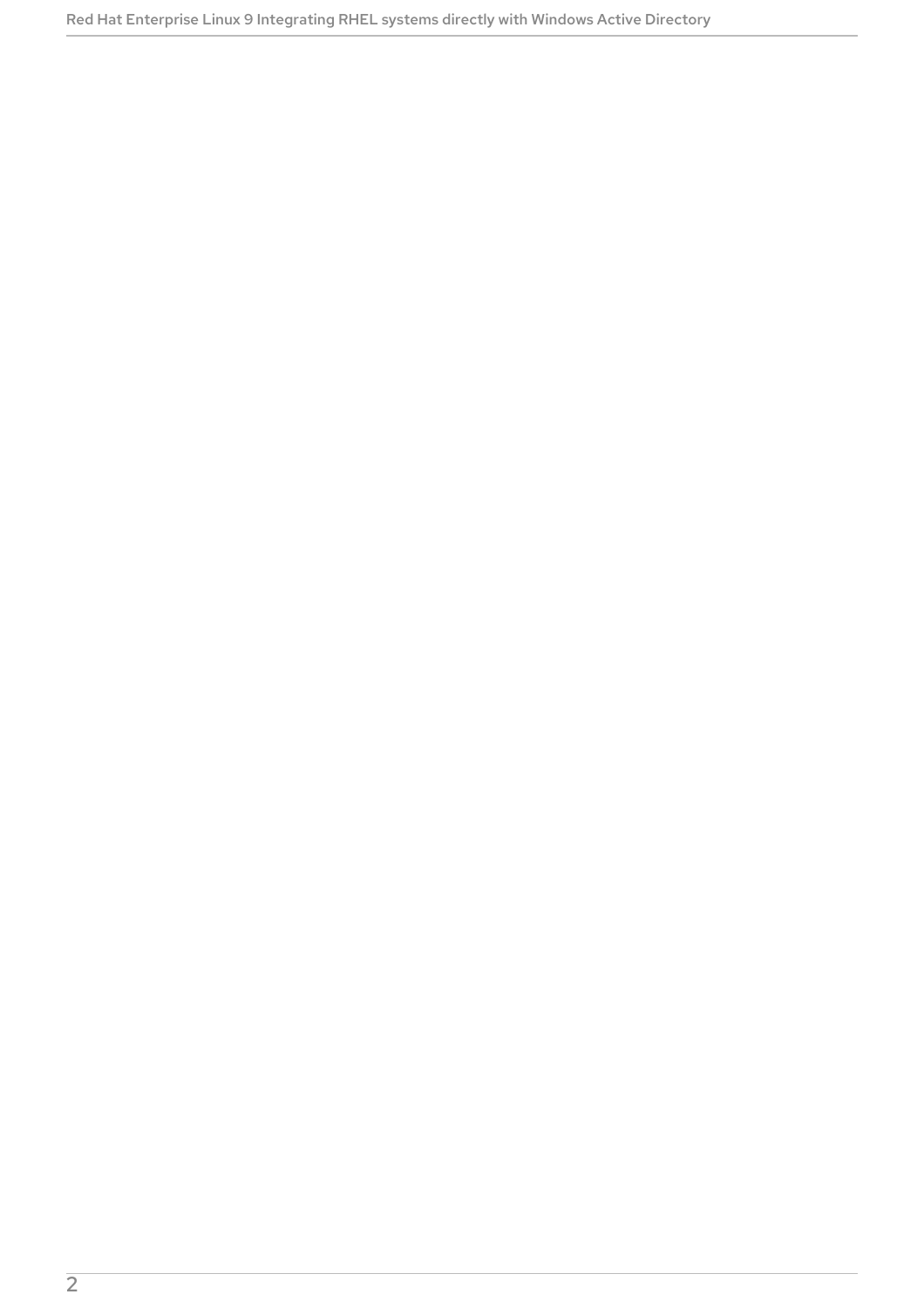# MAKING OPEN SOURCE MORE INCLUSIVE

<span id="page-6-0"></span>Red Hat is committed to replacing problematic language in our code, documentation, and web properties. We are beginning with these four terms: master, slave, blacklist, and whitelist. Because of the enormity of this endeavor, these changes will be implemented gradually over several upcoming releases. For more details, see our CTO Chris Wright's [message](https://www.redhat.com/en/blog/making-open-source-more-inclusive-eradicating-problematic-language) .

In Identity Management, planned terminology replacements include:

- *block list* replaces *blacklist*
- *allow list* replaces *whitelist*
- *secondary* replaces *slave*
- The word *master* is going to be replaced with more precise language, depending on the context:
	- *IdM server* replaces *IdM master*
	- *CA renewal server*replaces *CA renewal master*
	- *CRL publisher server* replaces *CRL master*
	- *multi-supplier* replaces *multi-master*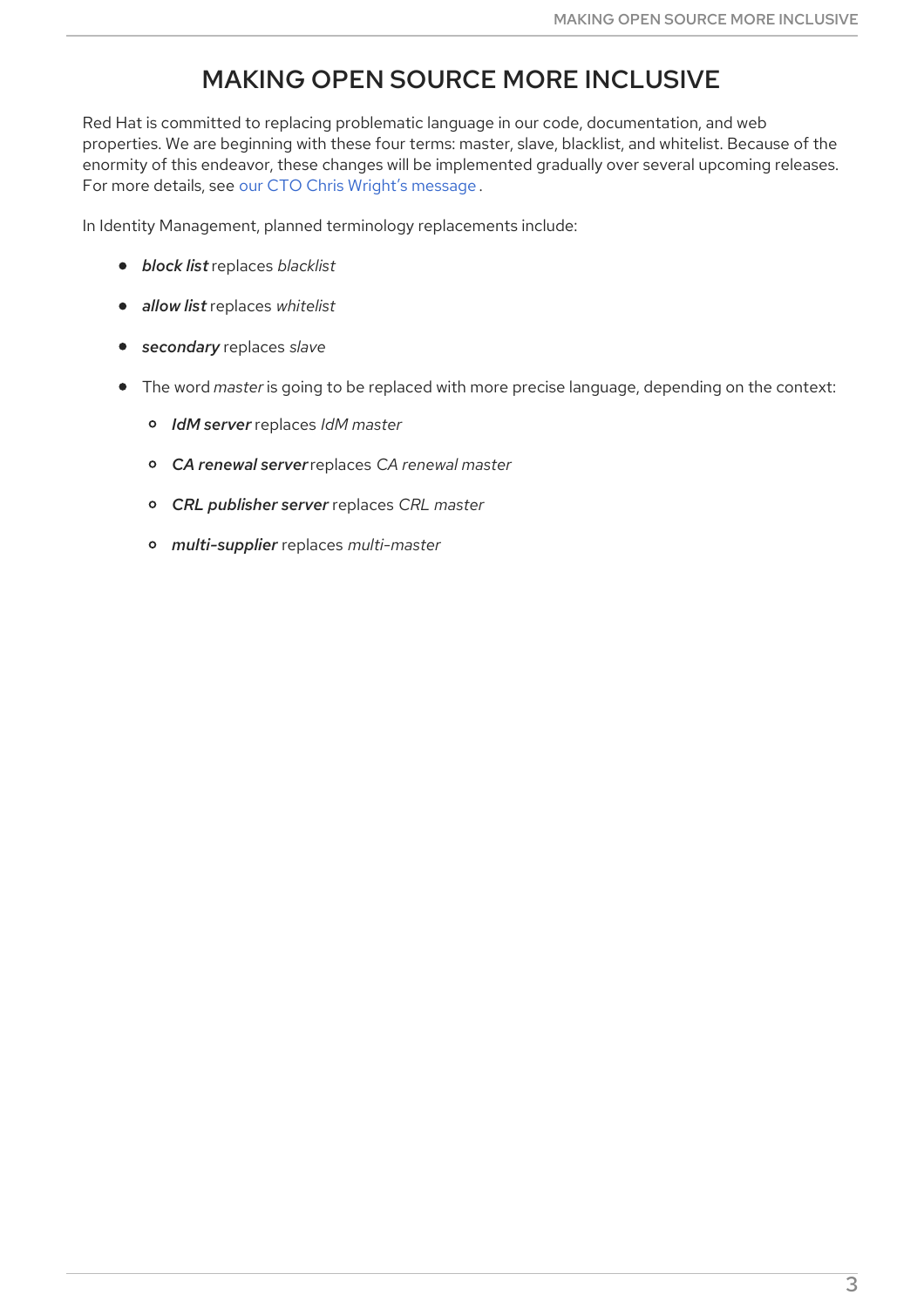# <span id="page-7-0"></span>PROVIDING FEEDBACK ON RED HAT DOCUMENTATION

We appreciate your input on our documentation. Please let us know how we could make it better.

- For simple comments on specific passages:
	- 1. Make sure you are viewing the documentation in the *Multi-page HTML* format. In addition, ensure you see the Feedback button in the upper right corner of the document.
	- 2. Use your mouse cursor to highlight the part of text that you want to comment on.
	- 3. Click the Add Feedback pop-up that appears below the highlighted text.
	- 4. Follow the displayed instructions.
- For submitting feedback via Bugzilla, create a new ticket:
	- 1. Go to the [Bugzilla](https://bugzilla.redhat.com/enter_bug.cgi?product=Red Hat Enterprise Linux 9) website.
	- 2. As the Component, use Documentation.
	- 3. Fill in the Description field with your suggestion for improvement. Include a link to the relevant part(s) of documentation.
	- 4. Click Submit Bug.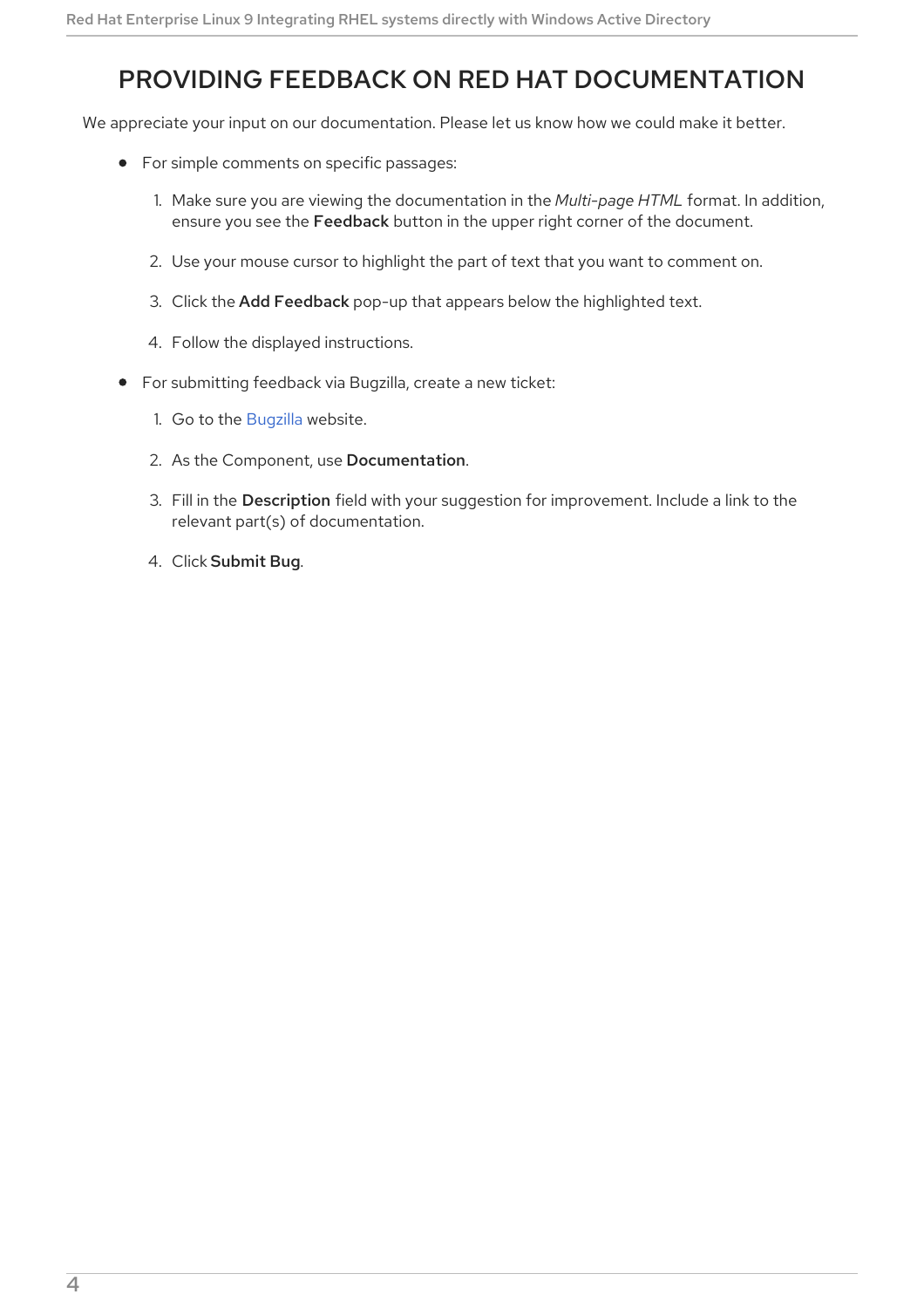# <span id="page-8-0"></span>CHAPTER 1. CONNECTING RHEL SYSTEMS DIRECTLY TO AD USING SSSD

You need two components to connect a RHEL system to Active Directory (AD). One component, SSSD, interacts with the central identity and authentication source, and the other component, **realmd**, detects available domains and configures the underlying RHEL system services, in this case SSSD, to connect to the domain.

This section describes using the System Security Services Daemon (SSSD) to connect a RHEL system to Active Directory (AD).

- Overview of direct [integration](#page-8-1) using SSSD
- Supported Windows platforms for direct [integration](#page-9-0)
- Ensuring support for common [encryption](#page-10-2) types in AD and RHEL
- [Connecting](#page-12-1) directly to AD
- How the AD provider handles [dynamic](#page-15-1) DNS updates
- [Modifying](#page-16-1) dynamic DNS settings for the AD provider
- How the AD provider handles trusted [domains](#page-16-0)
- realm [commands](#page-17-0)

# <span id="page-8-1"></span>1.1. OVERVIEW OF DIRECT INTEGRATION USING SSSD

You use SSSD to access a user directory for authentication and authorization through a common framework with user caching to permit offline logins. SSSD is highly configurable; it provides Pluggable Authentication Modules (PAM) and Name Switch Service (NSS) integration and a database to store local users as well as extended user data retrieved from a central server. SSSD is the recommended component to connect a RHEL system with one of the following types of identity server:

- **•** Active Directory
- Identity Management (IdM) in RHEL
- Any generic LDAP or Kerberos server



#### **NOTE**

Direct integration with SSSD works only within a single AD forest by default.

The most convenient way to configure SSSD to directly integrate a Linux system with AD is to use the **realmd** service. It allows callers to configure network authentication and domain membership in a standard way. The **realmd** service automatically discovers information about accessible domains and realms and does not require advanced configuration to join a domain or realm.

You can use SSSD for both direct and indirect integration with AD and it allows you to switch from one integration approach to another. Direct integration is a simple way to introduce RHEL systems to an AD environment. However, as the share of RHEL systems grows, your deployments usually need a better centralized management of the identity-related policies such as host-based access control, sudo, or SELinux user mappings. Initially, you can maintain the configuration of these aspects of the RHEL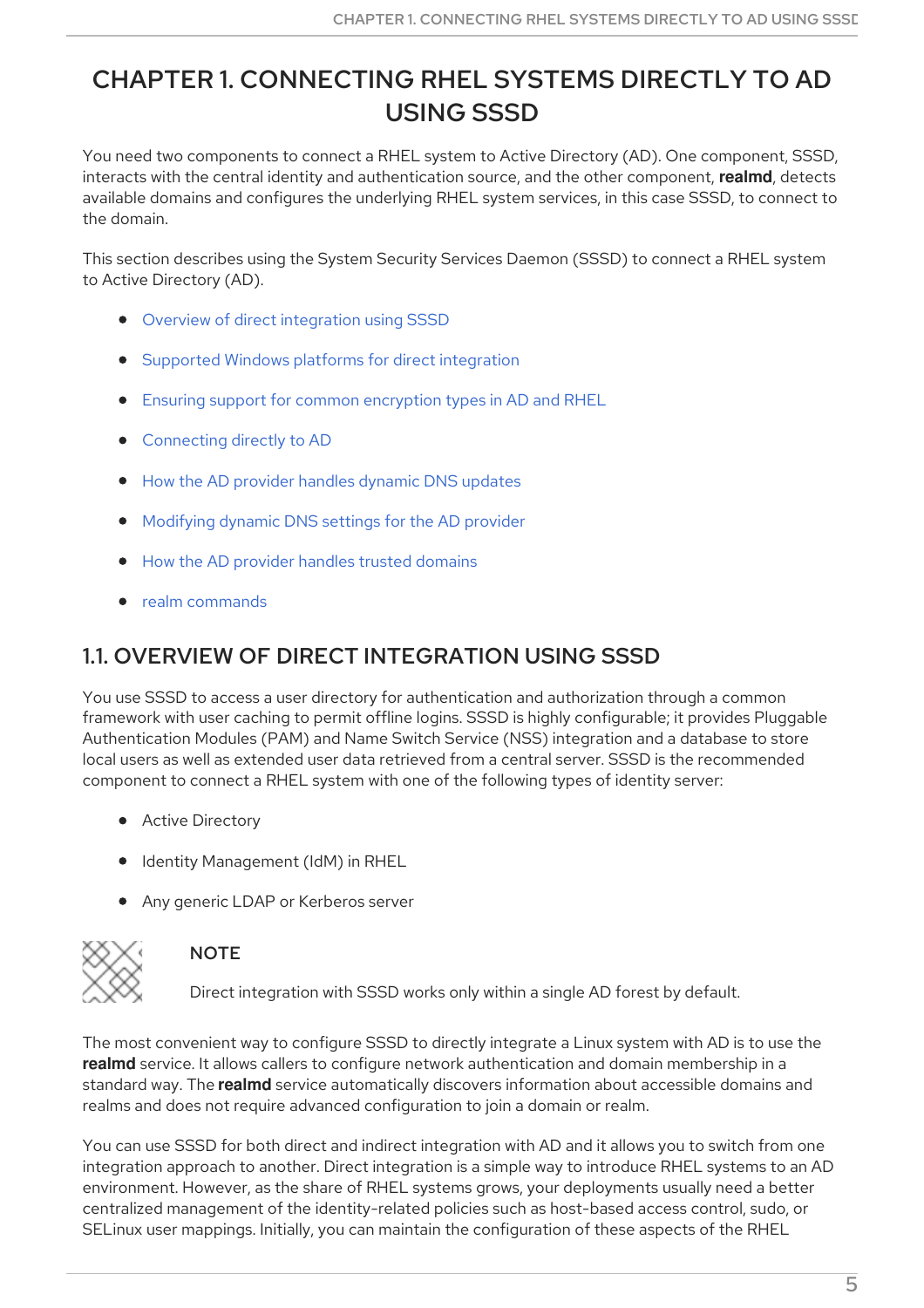systems in local configuration files. However, with a growing number of systems, distribution and management of the configuration files is easier with a provisioning system such as Red Hat Satellite. When direct integration does not scale anymore, you should consider indirect integration. For more information on moving from direct integration (RHEL clients are in the AD domain) to indirect integration (IdM with trust to AD), see Moving RHEL clients from AD [domain](https://www.freeipa.org/page/V4/IPA_Client_in_Active_Directory_DNS_domain) to IdM Server.

For more [information](https://access.redhat.com/documentation/en-us/red_hat_enterprise_linux/8/html/planning_identity_management/planning-integration-with-ad_planning-identity-management#deciding-between-indirect-and-direct-integration_planning-integration-with-ad) on which type of integration fits your use case, see Deciding between indirect and direct integration.

#### Additional resources

- The **realm(8)** man page.
- The **sssd-ad(5)** man page.
- The **sssd(8)** man page.

## <span id="page-9-0"></span>1.2. SUPPORTED WINDOWS PLATFORMS FOR DIRECT INTEGRATION

You can directly integrate your RHEL system with Active Directory forests that use the following forest and domain functional levels:

- Forest functional level range: Windows Server 2008 Windows Server 2016
- Domain functional level range: Windows Server 2008 Windows Server 2016

Direct integration has been tested on the following supported operating systems:

- **Windows Server 2019**
- Windows Server 2016
- Windows Server 2012 R2



#### **NOTE**

Windows Server 2019 does not introduce a new functional level. The highest functional level Windows Server 2019 uses is Windows Server 2016.

# <span id="page-9-1"></span>1.3. ENSURING SUPPORT FOR COMMON ENCRYPTION TYPES IN AD AND RHEL

By default, SSSD supports RC4, AES-128, and AES-256 Kerberos encryption types.

RC4 encryption has been deprecated and disabled by default, as it is considered less secure than the newer AES-128 and AES-256 encryption types. In contrast, Active Directory (AD) user credentials and trusts between AD domains support RC4 encryption and they might not support AES encryption types.

Without any common encryption types, communication between RHEL hosts and AD domains might not work, or some AD accounts might not be able to authenticate. To remedy this situation, modify one of the following configurations:

#### Enable AES encryption support in Active Directory (recommended option)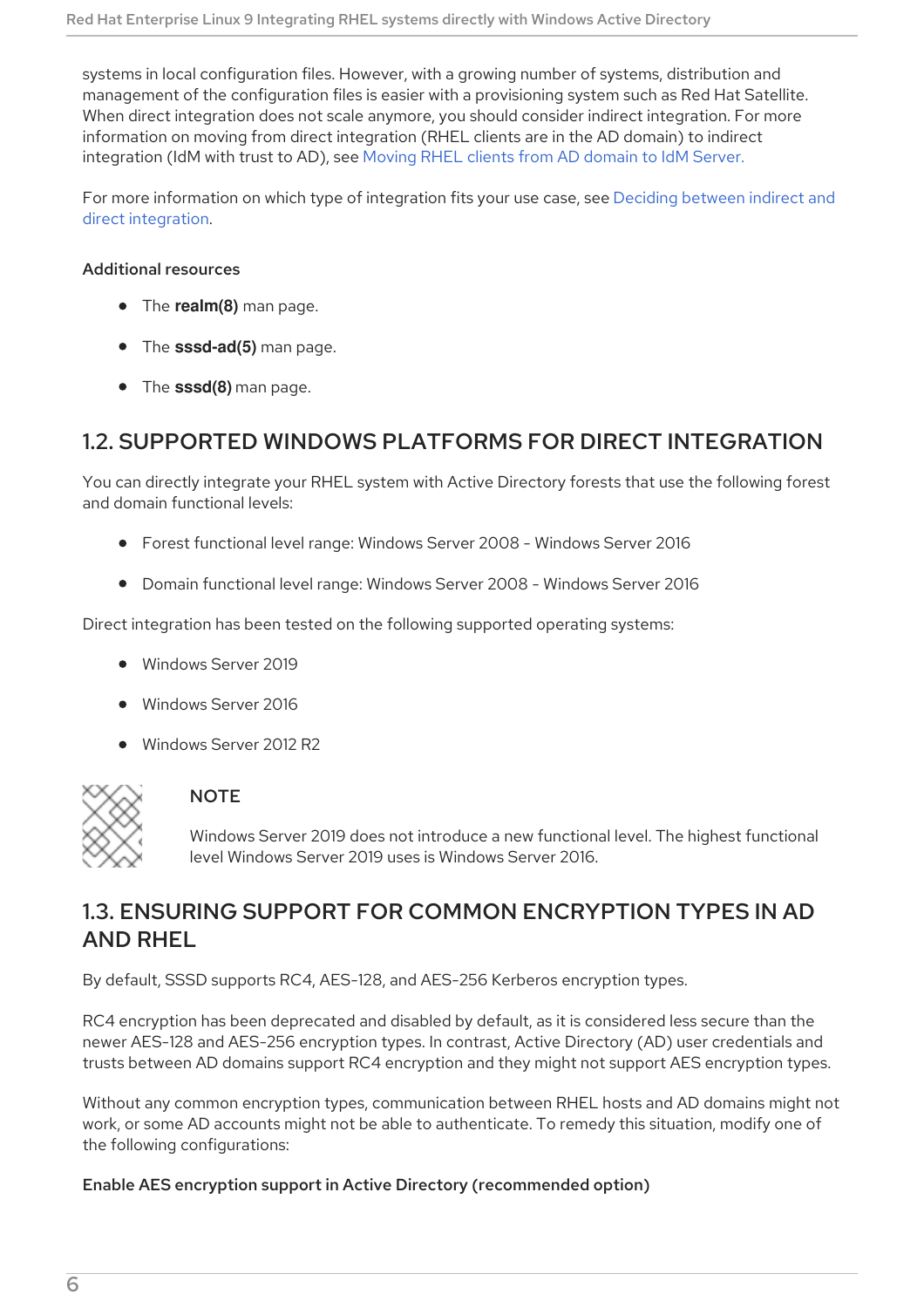<span id="page-10-2"></span>To ensure trusts between AD domains in an AD forest support strong AES encryption types, see the following Microsoft article: AD DS: Security: Kerberos ["Unsupported](https://docs.microsoft.com/en-us/troubleshoot/windows-server/windows-security/unsupported-etype-error-accessing-trusted-domain) etype" error when accessing a resource in a trusted domain

#### Enable RC4 support in RHEL

On every RHEL host where authentication against AD Domain Controllers takes place:

a. Use the **update-crypto-policies** command to enable the **AD-SUPPORT** cryptographic subpolicy in addition to the **DEFAULT** cryptographic policy.

[root@host ~]# **update-crypto-policies --set DEFAULT:AD-SUPPORT** Setting system policy to DEFAULT:AD-SUPPORT Note: System-wide crypto policies are applied on application start-up. It is recommended to restart the system for the change of policies to fully take place.

b. Restart the host.

#### Additional resources

For more information on working with RHEL [cryptographic](https://access.redhat.com/documentation/en-us/red_hat_enterprise_linux/9/html/security_hardening/using-the-system-wide-cryptographic-policies_security-hardening) policies, see Using system-wide cryptographic policies in the Security Hardening guide.

# <span id="page-10-0"></span>1.4. CONNECTING DIRECTLY TO AD

The System Security Services Daemon (SSSD) is the recommended component to connect a Red Hat Enterprise Linux (RHEL) system with Active Directory (AD). This section describes how to integrate directly with AD by using either ID mapping, which is the default for SSSD, or by using POSIX attributes.

- [Discovering](#page-11-0) and joining an AD domain using SSSD
- Options for [integrating](#page-12-0) with AD: using ID mapping or POSIX attributes
- [Connecting](#page-14-0) to AD using POSIX attributes defined in Active Directory
- [Connecting](#page-15-0) to multiple domains in different AD forests with SSSD

#### <span id="page-10-1"></span>1.4.1. Discovering and joining an AD Domain using SSSD

This procedure describes how to discover an AD domain and connect a RHEL system to that domain using SSSD.

#### Prerequisites

Ensure that the following ports on the RHEL host are open and accessible to the AD domain controllers.

#### Table 1.1. Ports Required for Direct Integration of Linux Systems into AD Using SSSD

| Service    | Port | Protocol    | <b>Notes</b> |
|------------|------|-------------|--------------|
| <b>DNS</b> | 53   | UDP and TCP |              |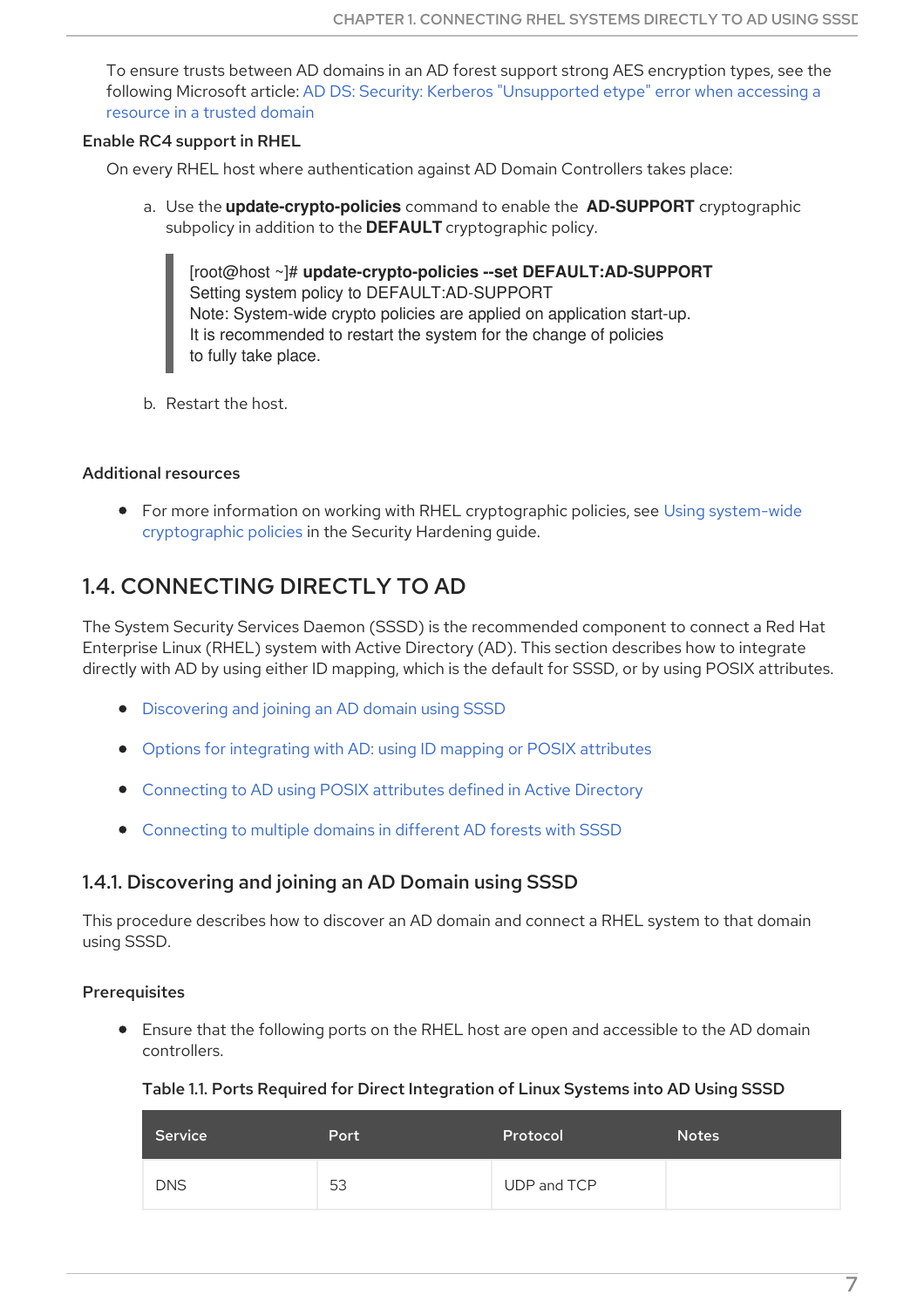<span id="page-11-0"></span>

| <b>Service</b>             | Port | Protocol    | <b>Notes</b>                                                    |
|----------------------------|------|-------------|-----------------------------------------------------------------|
| <b>LDAP</b>                | 389  | UDP and TCP |                                                                 |
| Samba                      | 445  | UDP and TCP | For AD Group Policy<br>Objects (GPOs)                           |
| Kerberos                   | 88   | UDP and TCP |                                                                 |
| Kerberos                   | 464  | UDP and TCP | Used by <b>kadmin</b> for<br>setting and changing<br>a password |
| <b>LDAP Global Catalog</b> | 3268 | <b>TCP</b>  | If the id_provider =<br>ad option is being<br>used              |
| <b>NTP</b>                 | 123  | <b>UDP</b>  | Optional                                                        |

- Ensure that you are using the AD domain controller server for DNS.
- Verify that the system time on both systems is synchronized. This ensures that Kerberos is able to work correctly.

#### Procedure

1. Install the following packages:

# dnf install samba-common-tools realmd oddjob oddjob-mkhomedir sssd adcli krb5 workstation

- 2. To display information for a specific domain, run **realm discover** and add the name of the domain you want to discover:
	- # realm discover ad.example.com ad.example.com type: kerberos realm-name: AD.EXAMPLE.COM domain-name: ad.example.com configured: no server-software: active-directory client-software: sssd required-package: oddjob required-package: oddjob-mkhomedir required-package: sssd required-package: adcli required-package: samba-common

The **realmd** system uses DNS SRV lookups to find the domain controllers in this domain automatically.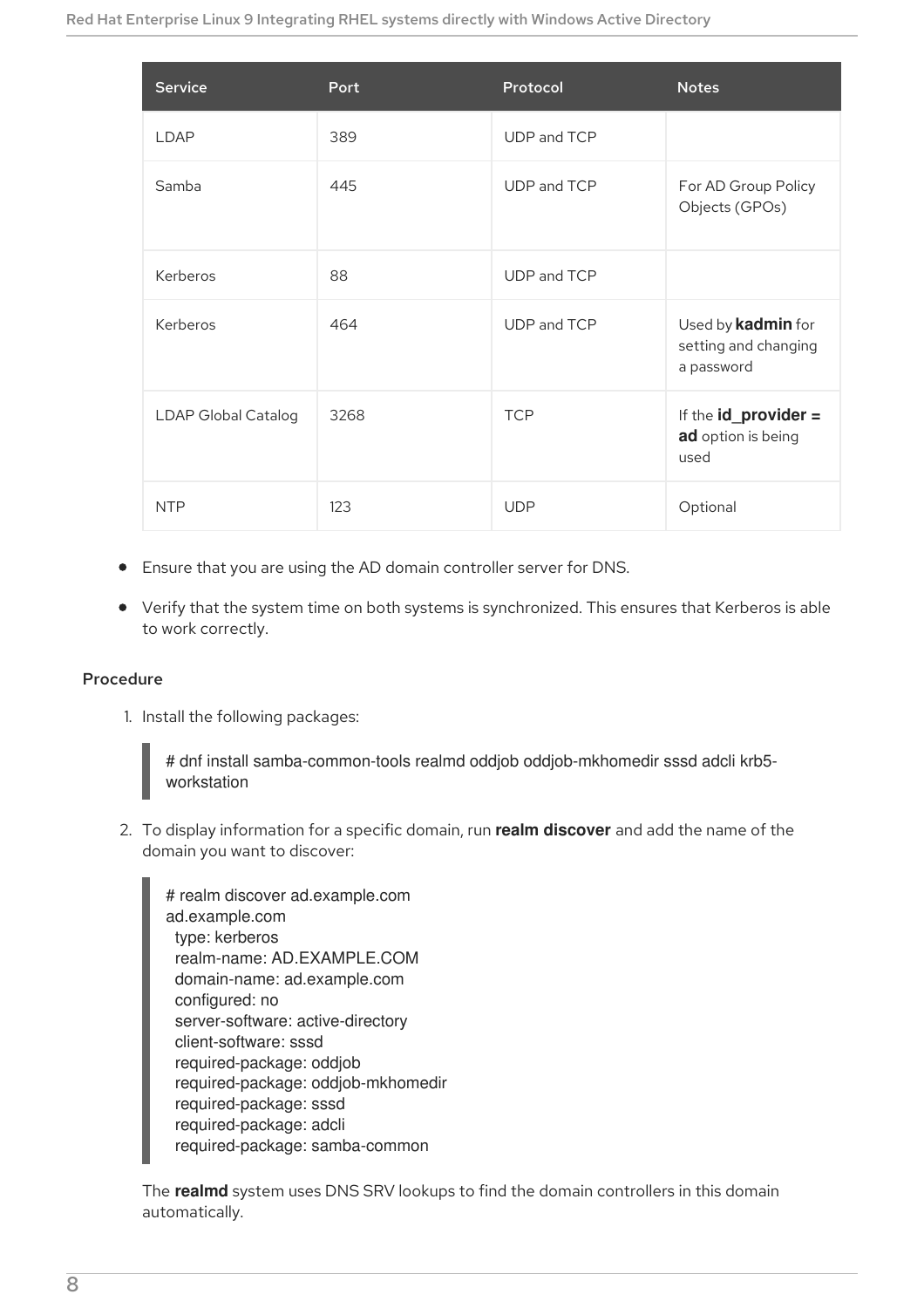<span id="page-12-1"></span>

The **realmd** system can discover both Active Directory and Identity Management domains. If both domains exist in your environment, you can limit the discovery results to a specific type of server using the **--server-software=active-directory** option.

3. Configure the local RHEL system with the **realm join** command. The **realmd** suite edits all required configuration files automatically. For example, for a domain named **ad.example.com**:



**NOTE** 

#### Verification steps

Display an AD user details, such as the administrator user:

# getent passwd administrator@ad.example.com administrator@ad.example.com:\*:1450400500:1450400513:Administrator:/home/administrator @ad.example.com:/bin/bash

#### Additional resources

- See the **realm(8)** man page.
- See the **nmcli(1)** man page.

### <span id="page-12-0"></span>1.4.2. Options for integrating with AD: using ID mapping or POSIX attributes

Linux and Windows systems use different identifiers for users and groups:

- Linux uses *user IDs* (UID) and *group IDs* (GID). See [Introduction](https://access.redhat.com/documentation/en-us/red_hat_enterprise_linux/9/html/configuring_basic_system_settings/introduction-to-managing-user-and-group-accounts_configuring-basic-system-settings) to managing user and group accounts in *Configuring Basic System Settings* . Linux UIDs and GIDs are compliant with the POSIX standard.
- Windows use *security IDs* (SID).



#### IMPORTANT

After connecting a RHEL system to AD, you can authenticate with your AD username and password. Do not create a Linux user with the same name as a Windows user, as duplicate names might cause a conflict and interrupt the authentication process.

To authenticate to a RHEL system as an AD user, you must have a UID and GID assigned. SSSD provides the option to integrate with AD either using ID mapping or POSIX attributes. The default is to use ID mapping.

#### Automatically generate new UIDs and GIDs for AD users

SSSD can use the SID of an AD user to algorithmically generate POSIX IDs in a process called *ID mapping*. ID mapping creates a map between SIDs in AD and IDs on Linux.

When SSSD detects a new AD domain, it assigns a range of available IDs to the new domain.

When a  $\mathcal{S}$  is the first time, SSSD client mathematic for the first time, SSSD creates and  $\mathcal{S}$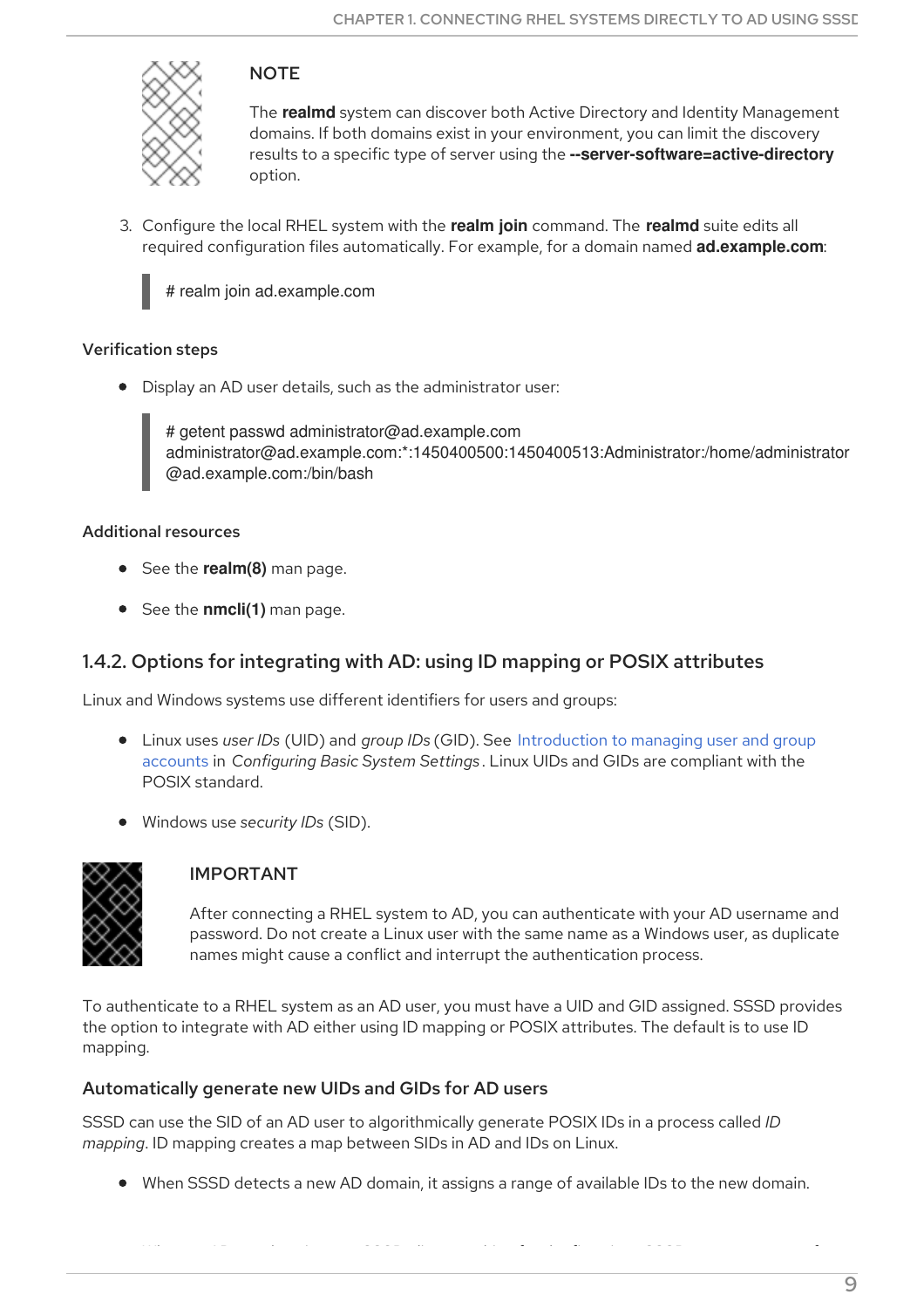- When an AD user logs in to an SSSD client machine for the first time, SSSD creates an entry for the user in the SSSD cache, including a UID based on the user's SID and the ID range for that domain.
- Because the IDs for an AD user are generated in a consistent way from the same SID, the user has the same UID and GID when logging in to any Red Hat Enterprise Linux system.

See [Discovering](#page-11-0) and joining an AD domain using SSSD .



#### **NOTE**

When all client systems use SSSD to map SIDs to Linux IDs, the mapping is consistent. If some clients use different software, choose one of the following:

- Ensure that the same mapping algorithm is used on all clients.
- Use explicit POSIX attributes defined in AD.

#### Use POSIX attributes defined in AD

AD can create and store POSIX attributes, such as **uidNumber**, **gidNumber**, **unixHomeDirectory**, or **loginShell**.

When using ID mapping described above, SSSD creates new UIDs and GIDs, which overrides the values defined in AD. To keep the AD-defined values, you must disable ID mapping in SSSD.

See [Connecting](#page-14-0) to AD using POSIX attributes defined in Active Directory .

### <span id="page-13-0"></span>1.4.3. Connecting to AD using POSIX attributes defined in Active Directory

For best performance, publish the POSIX attributes to the AD global catalog. If POSIX attributes are not present in the global catalog, SSSD connects to the individual domain controllers directly on the LDAP port.

#### Prerequisites

Ensure that the following ports on the RHEL host are open and accessible to the AD domain controllers.

#### Table 1.2. Ports Required for Direct Integration of Linux Systems into AD Using SSSD

| <b>Service</b> | <b>Port</b> | Protocol    | <b>Notes</b>                                             |
|----------------|-------------|-------------|----------------------------------------------------------|
| <b>DNS</b>     | 53          | UDP and TCP |                                                          |
| <b>LDAP</b>    | 389         | UDP and TCP |                                                          |
| Kerberos       | 88          | UDP and TCP |                                                          |
| Kerberos       | 464         | UDP and TCP | Used by kadmin for<br>setting and changing<br>a password |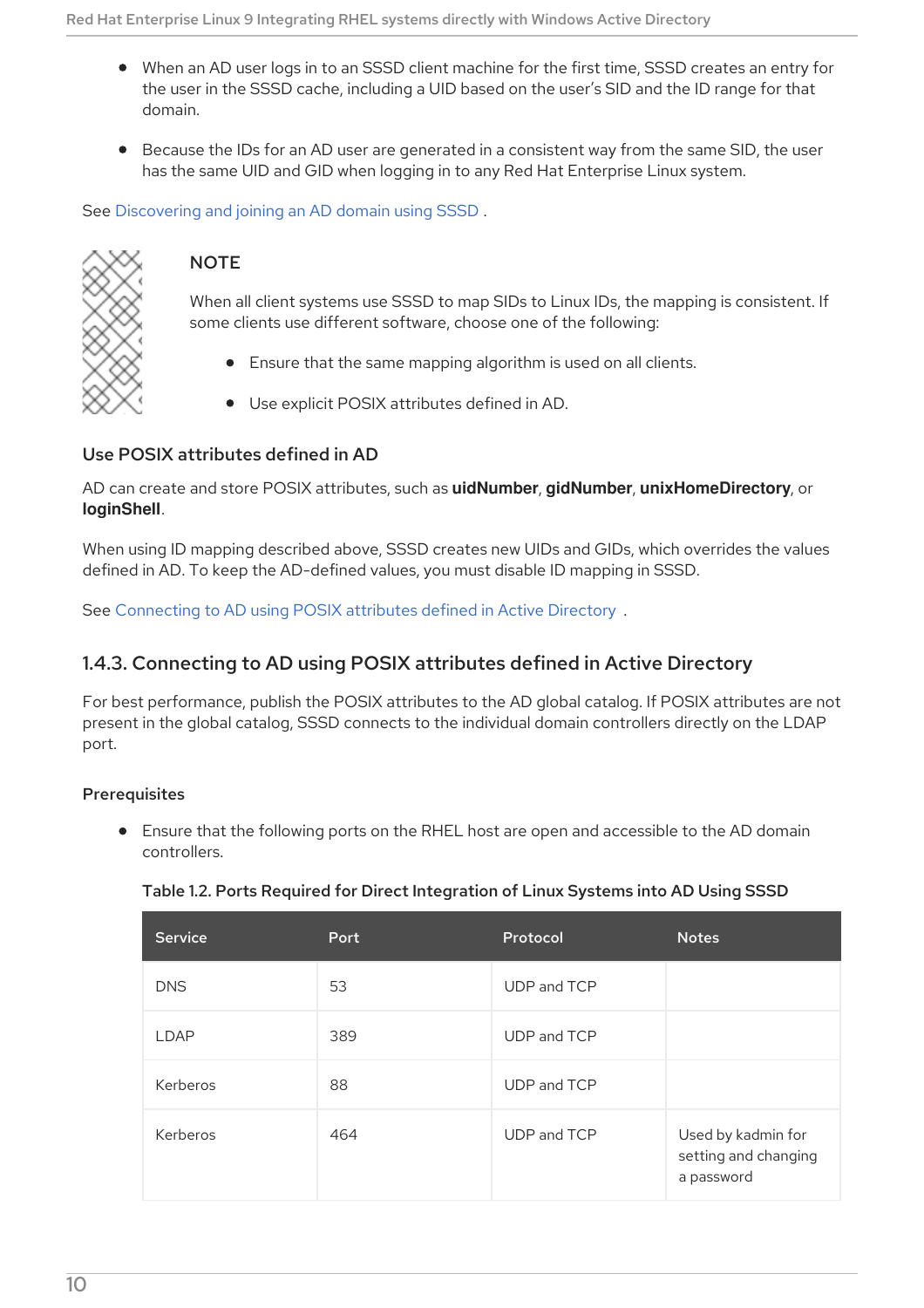<span id="page-14-0"></span>

| <b>Service</b>             | <b>Port</b> | Protocol   | <b>Notes</b>                                       |
|----------------------------|-------------|------------|----------------------------------------------------|
| <b>LDAP Global Catalog</b> | 3268        | <b>TCP</b> | If the id_provider =<br>ad option is being<br>used |
| <b>NTP</b>                 | 123         | <b>UDP</b> | Optional                                           |

- Ensure that you are using the AD domain controller server for DNS.
- Verify that the system time on both systems is synchronized. This ensures that Kerberos is able to work correctly.

#### Procedure

1. Install the following packages:

# dnf install realmd oddjob oddjob-mkhomedir sssd adcli krb5-workstation

2. Configure the local RHEL system with ID mapping disabled using the **realm join** command with the **--automatic-id-mapping=no** option. The **realmd** suite edits all required configuration files automatically. For example, for a domain named **ad.example.com**:

# realm join --automatic-id-mapping=no ad.example.com

- 3. If you already joined a domain, you can manually disable ID Mapping in SSSD:
	- a. Open the **/etc/sssd/sssd.conf** file.
	- b. In the AD domain section, add the **ldap\_id\_mapping = false** setting.
	- c. Remove the SSSD caches:



d. Restart SSSD:

systemctl restart sssd

SSSD now uses POSIX attributes from AD, instead of creating them locally.



#### **NOTE**

You must have the relevant POSIX attributes (**uidNumber**, **gidNumber**, **unixHomeDirectory**, and **loginShell**) configured for the users in AD.

#### Verification steps

Display an AD user details, such as the administrator user:

# getent passwd administrator@ad.example.com administrator@ad.example.com:\*:10000:10000:Administrator:/home/Administrator:/bin/bash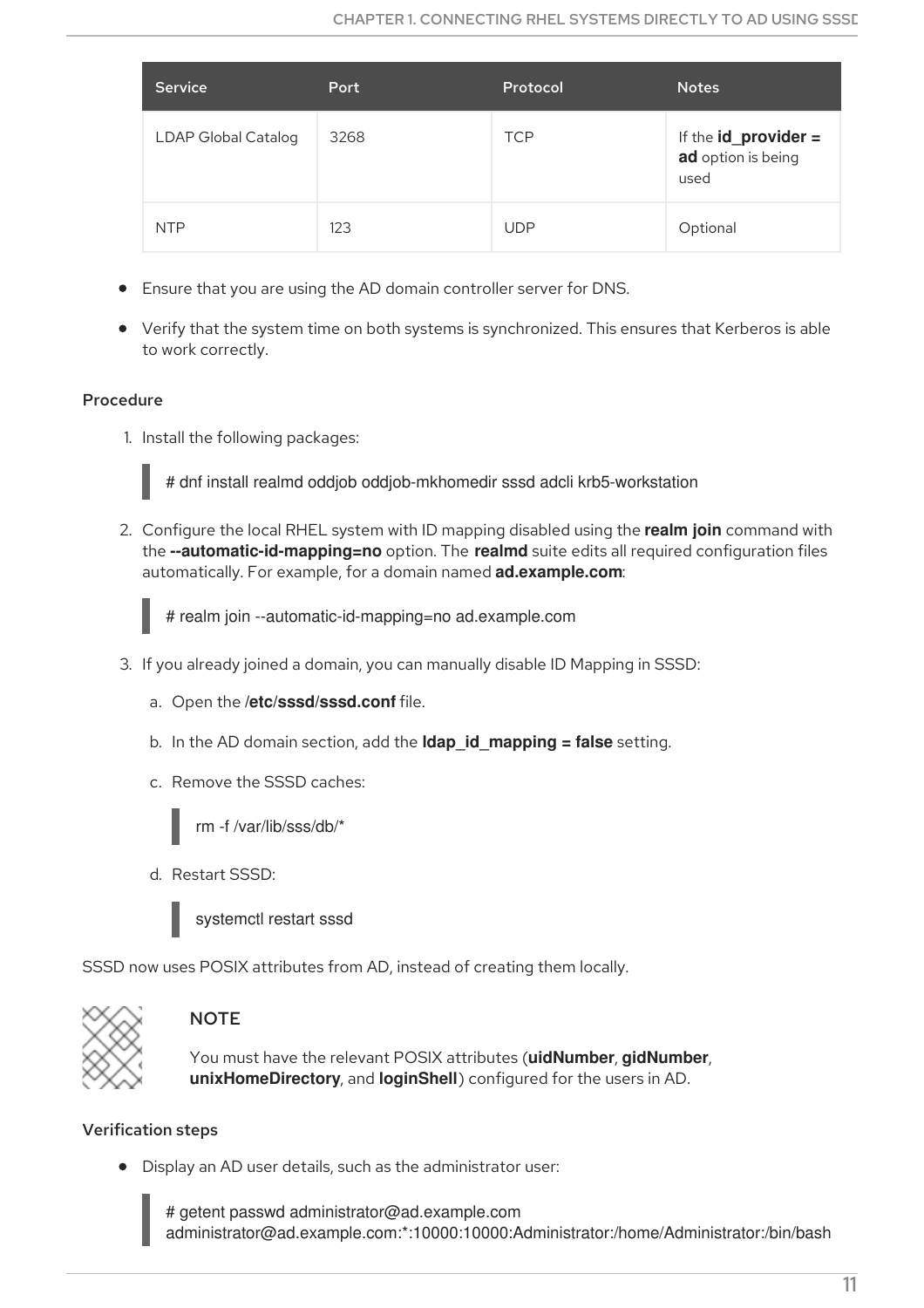$\overline{a}$ 

#### Additional resources

**•** For further details about ID mapping and the **Idap id mapping** parameter, see the **sssdldap(8)** man page.

#### <span id="page-15-0"></span>1.4.4. Connecting to multiple domains in different AD forests with SSSD

You can use an Active Directory (AD) Managed Service Account (MSA) to access AD domains from different forests where there is no trust between them.

See [Accessing](https://access.redhat.com/documentation/en-us/red_hat_enterprise_linux/8/html/integrating_rhel_systems_directly_with_windows_active_directory/assembly_accessing-ad-with-a-managed-service-account_integrating-rhel-systems-directly-with-active-directory) AD with a Managed Service Account.

# <span id="page-15-1"></span>1.5. HOW THE AD PROVIDER HANDLES DYNAMIC DNS UPDATES

Active Directory (AD) actively maintains its DNS records by timing out (*aging*) and removing (*scavenging*) inactive records.

By default, the SSSD service refreshes a RHEL client's DNS record at the following intervals:

- Every time the identity provider comes online.
- Every time the RHEL system reboots.
- At the interval specified by the **dyndns\_refresh\_interval** option in the **/etc/sssd/sssd.conf** configuration file. The default value is **86400** seconds (24 hours).



#### **NOTE**

If you set the **dyndns refresh interval** option to the same interval as the DHCP lease, you can update the DNS record after the IP lease is renewed.

SSSD sends dynamic DNS updates to the AD server using Kerberos/GSSAPI for DNS (GSS-TSIG). This means that you only need to enable secure connections to AD.

#### Additional resources

The **sssd-ad(5)** man page.

### <span id="page-15-2"></span>1.6. MODIFYING DYNAMIC DNS SETTINGS FOR THE AD PROVIDER

The System Security Services Daemon (SSSD) service refreshes the DNS record of a Red Hat Enterprise Linux (RHEL) client joined to an AD environment at default intervals. The following procedure adjusts these intervals.

#### Prerequisites

- You have joined a RHEL host to an Active Directory environment with the SSSD service.
- You need **root** permissions to edit the **/etc/sssd/sssd.conf** configuration file.

#### Procedure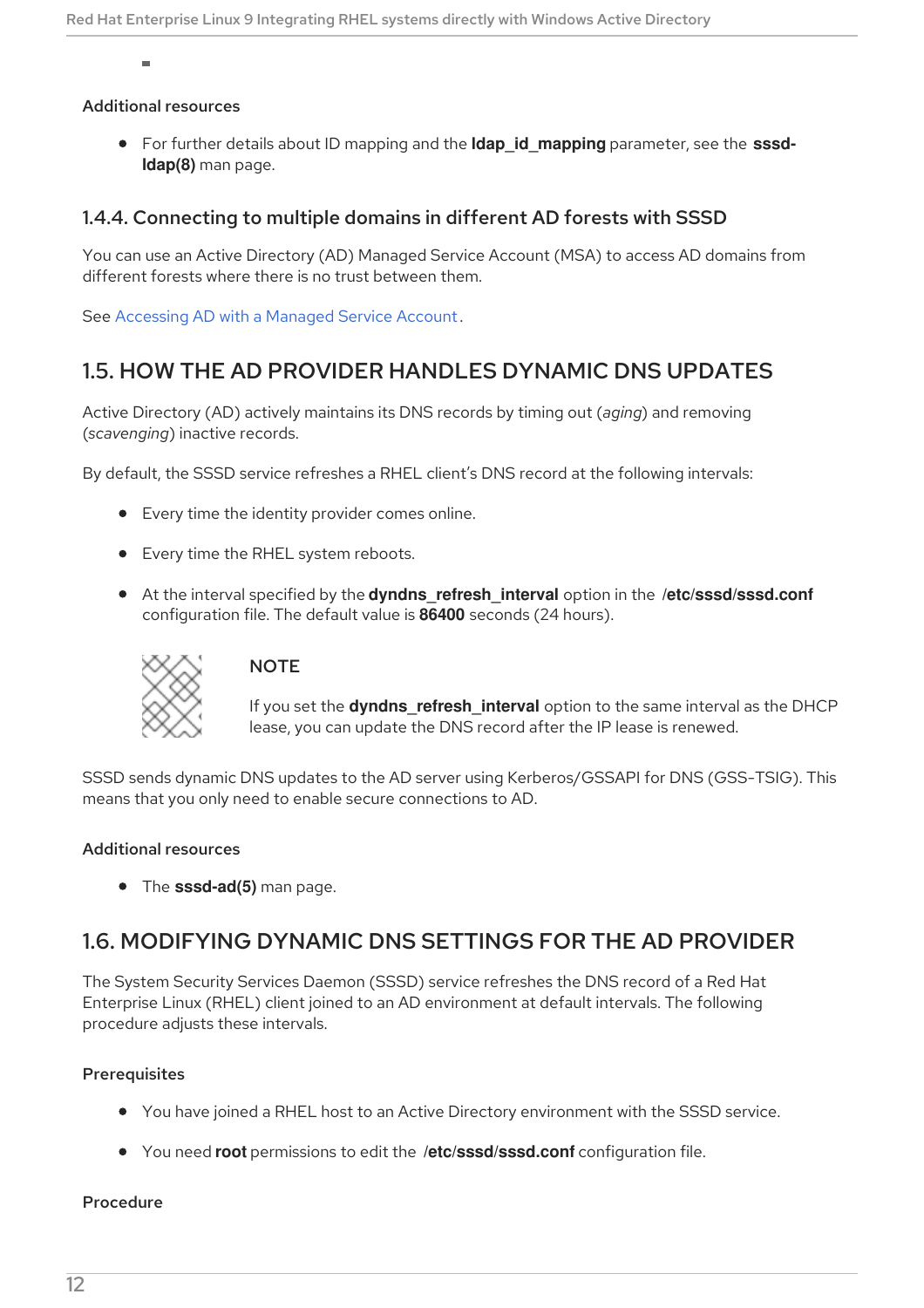- <span id="page-16-1"></span>1. Open the **/etc/sssd/sssd.conf** configuration file in a text editor.
- 2. Add the following options to the **[domain]** section for your AD domain to set the DNS record refresh interval to 12 hours, disable updating PTR records, and set the DNS record Time To Live (TTL) to 1 hour.

```
[domain/ad.example.com]
id provider = ad
...
dyndns_refresh_interval = 43200
dyndns_update_ptr = false
dyndns_ttl = 3600
```
- 3. Save and close the **/etc/sssd/sssd.conf** configuration file.
- 4. Restart the SSSD service to load the configuration changes.



[root@client ~]# **systemctl restart sssd**

You can disable dynamic DNS updates by setting the **dyndns\_update** option in the **sssd.conf** file to **false**:

[domain/*ad.example.com*] id  $provider = ad$ 

**dyndns\_update = false**

#### Additional resources

- How the AD provider handles [dynamic](#page-15-1) DNS updates
- **sssd-ad(5)** man page

**NOTE** 

...

# <span id="page-16-0"></span>1.7. HOW THE AD PROVIDER HANDLES TRUSTED DOMAINS

This section describes how SSSD handles trusted domains if you set the **id\_provider = ad** option in the **/etc/sssd/sssd.conf** configuration file.

- SSSD only supports domains in a single AD forest. If SSSD requires access to multiple domains from multiple forests, consider using IPA with trusts (preferred) or the **winbindd** service instead of SSSD.
- By default, SSSD discovers all domains in the forest and, if a request for an object in a trusted domain arrives, SSSD tries to resolve it. If the trusted domains are not reachable or geographically distant, which makes them slow, you can set the **ad\_enabled\_domains** parameter in **/etc/sssd/sssd.conf** to limit from which trusted domains SSSD resolves objects.
- By default, you must use fully-qualified user names to resolve users from trusted domains.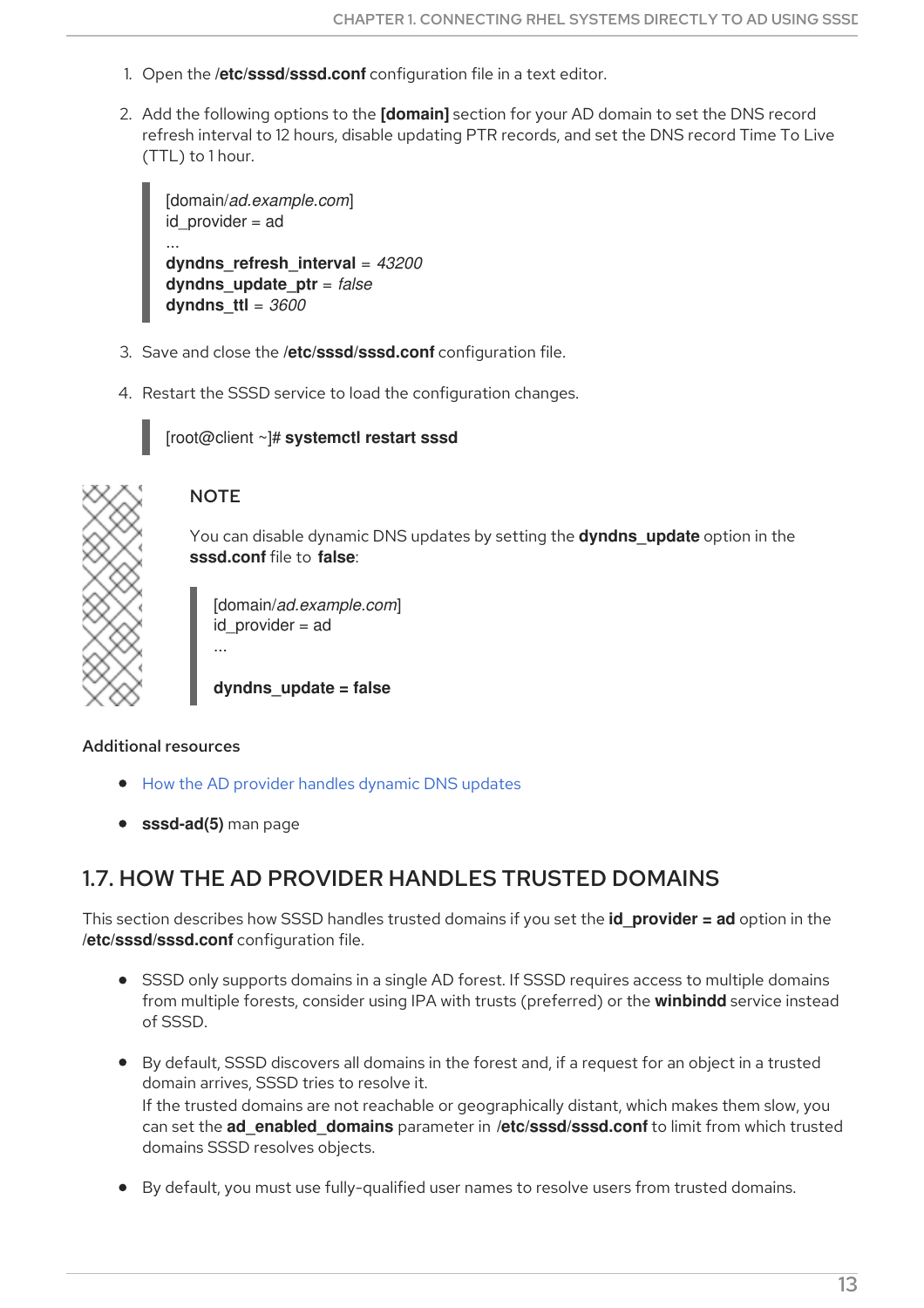#### Additional resources

The **sssd.conf(5)** man page.

## <span id="page-17-0"></span>1.8. REALM COMMANDS

The **realmd** system has two major task areas:

- Managing system enrollment in a domain.
- Controlling which domain users are allowed to access local system resources.

In **realmd** use the command line tool **realm** to run commands. Most **realm** commands require the user to specify the action that the utility should perform, and the entity, such as a domain or user account, for which to perform the action.

#### Table 1.3. realmd Commands

| Command        | <b>Description</b>                                                                                               |
|----------------|------------------------------------------------------------------------------------------------------------------|
| Realm Commands |                                                                                                                  |
| discover       | Run a discovery scan for domains on the network.                                                                 |
| join           | Add the system to the specified domain.                                                                          |
| leave          | Remove the system from the specified domain.                                                                     |
| list           | List all configured domains for the system or all<br>discovered and configured domains.                          |
| Login Commands |                                                                                                                  |
| permit         | Enable access for specific users or for all users within<br>a configured domain to access the local system.      |
| deny           | Restrict access for specific users or for all users<br>within a configured domain to access the local<br>system. |

#### Additional resources

The **realm(8)** man page.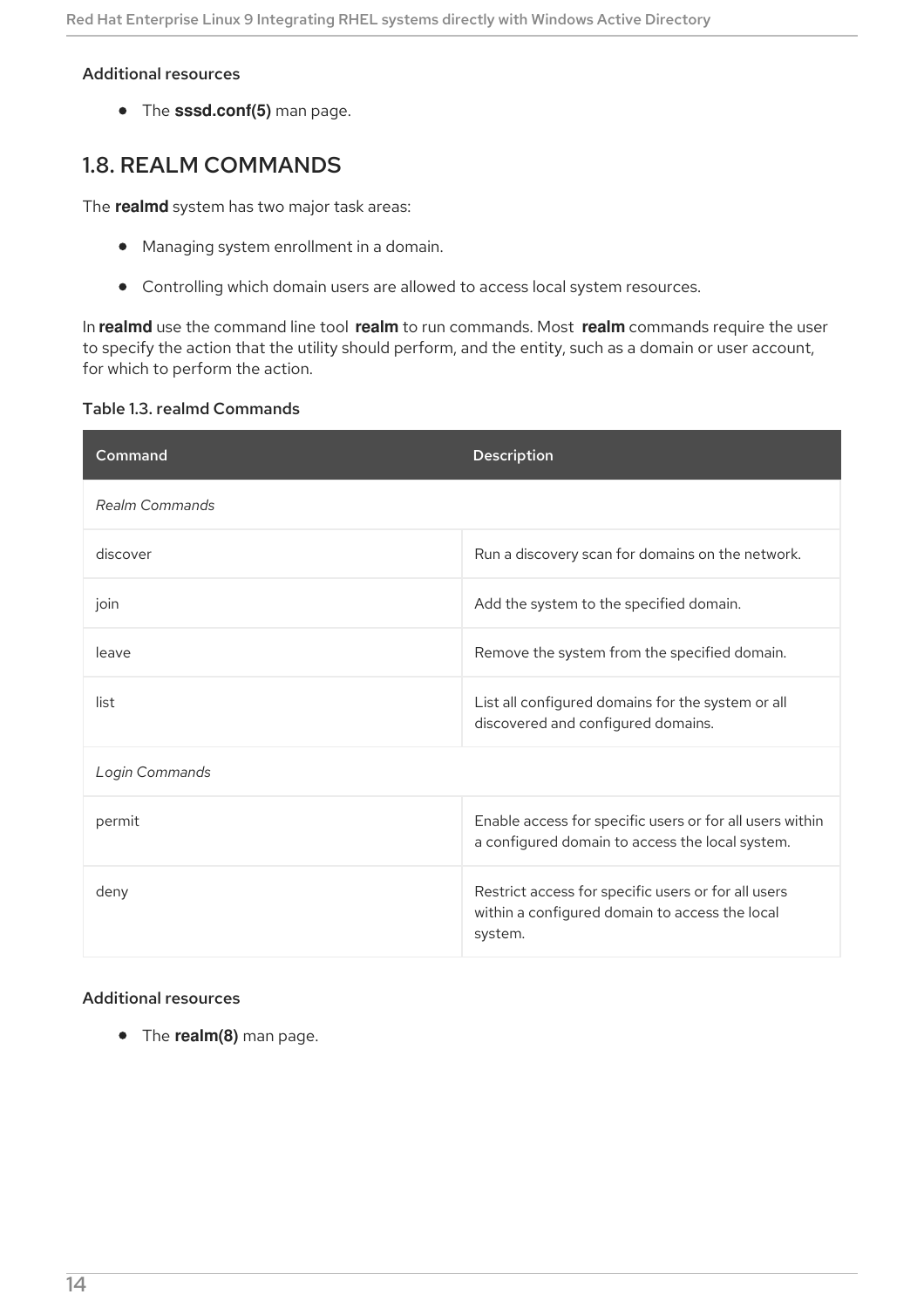# <span id="page-18-0"></span>CHAPTER 2. CONNECTING RHEL SYSTEMS DIRECTLY TO AD USING SAMBA WINBIND

You need two components to connect a RHEL system to AD. One component, Samba Winbind, interacts with the AD identity and authentication source, and the other component, **realmd**, detects available domains and configures the underlying RHEL system services, in this case Samba Winbind, to connect to the AD domain.

This section describes using Samba Winbind to connect a RHEL system to Active Directory (AD).

- Overview of direct [integration](#page-18-1) using Samba Winbind
- Supported Windows platforms for direct [integration](#page-9-0)
- Ensuring support for common [encryption](#page-19-0) types in AD and RHEL
- Joining a RHEL system to an AD [domain](#page-21-0)
- realm [commands](#page-17-0)

# <span id="page-18-1"></span>2.1. OVERVIEW OF DIRECT INTEGRATION USING SAMBA WINBIND

Samba Winbind emulates a Windows client on a Linux system and communicates with AD servers.

You can use the **realmd** service to configure Samba Winbind by:

- Configuring network authentication and domain membership in a standard way.
- Automatically discovering information about accessible domains and realms.
- Not requiring advanced configuration to join a domain or realm.

#### Note that:

- Direct integration with Winbind in a multi-forest AD setup requires bidirectional trusts.
- Remote forests must trust the local forest to ensure that the **idmap\_ad** plug-in handles remote forest users correctly.

Samba's **winbindd** service provides an interface for the Name Service Switch (NSS) and enables domain users to authenticate to AD when logging into the local system.

Using **winbindd** provides the benefit that you can enhance the configuration to share directories and printers without installing additional software. For further detail, see the section about Using Samba as a server in the [Deploying](https://access.redhat.com/documentation/en-us/red_hat_enterprise_linux/8/html/deploying_different_types_of_servers/assembly_using-samba-as-a-server_deploying-different-types-of-servers) Different Types of Servers Guide .

#### Additional resources

- **See the realmd** man page.
- See the **winbindd** man page.

# <span id="page-18-2"></span>2.2. SUPPORTED WINDOWS PLATFORMS FOR DIRECT INTEGRATION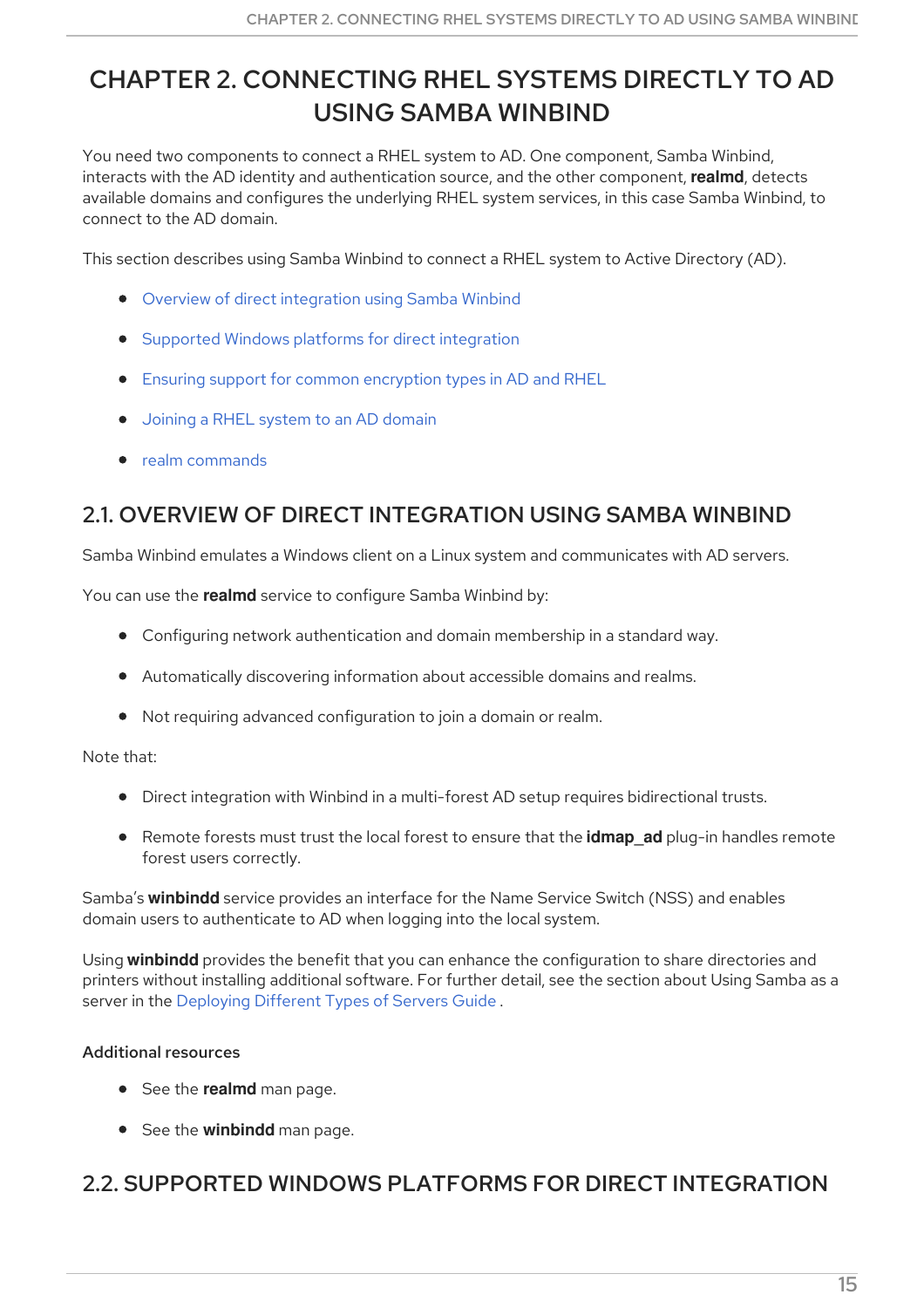You can directly integrate your RHEL system with Active Directory forests that use the following forest and domain functional levels:

- Forest functional level range: Windows Server 2008 Windows Server 2016
- Domain functional level range: Windows Server 2008 Windows Server 2016

Direct integration has been tested on the following supported operating systems:

- Windows Server 2019
- Windows Server 2016
- Windows Server 2012 R2



#### **NOTE**

Windows Server 2019 does not introduce a new functional level. The highest functional level Windows Server 2019 uses is Windows Server 2016.

# <span id="page-19-0"></span>2.3. ENSURING SUPPORT FOR COMMON ENCRYPTION TYPES IN AD AND RHEL

By default, Samba Winbind supports RC4, AES-128, and AES-256 Kerberos encryption types.

RC4 encryption has been deprecated and disabled by default, as it is considered less secure than the newer AES-128 and AES-256 encryption types. In contrast, Active Directory (AD) user credentials and trusts between AD domains support RC4 encryption and they might not support AES encryption types.

Without any common encryption types, communication between RHEL hosts and AD domains might not work, or some AD accounts might not be able to authenticate. To remedy this situation, modify one of the following configurations:

#### Enable AES encryption support in Active Directory (recommended option)

To ensure trusts between AD domains in an AD forest support strong AES encryption types, see the following Microsoft article: AD DS: Security: Kerberos ["Unsupported](https://docs.microsoft.com/en-us/troubleshoot/windows-server/windows-security/unsupported-etype-error-accessing-trusted-domain) etype" error when accessing a resource in a trusted domain

#### Enable RC4 support in RHEL

On every RHEL host where authentication against AD Domain Controllers takes place:

a. Use the **update-crypto-policies** command to enable the **AD-SUPPORT** cryptographic subpolicy in addition to the **DEFAULT** cryptographic policy.

[root@host ~]# **update-crypto-policies --set DEFAULT:AD-SUPPORT** Setting system policy to DEFAULT:AD-SUPPORT Note: System-wide crypto policies are applied on application start-up. It is recommended to restart the system for the change of policies to fully take place.

b. Restart the host.

#### Additional resources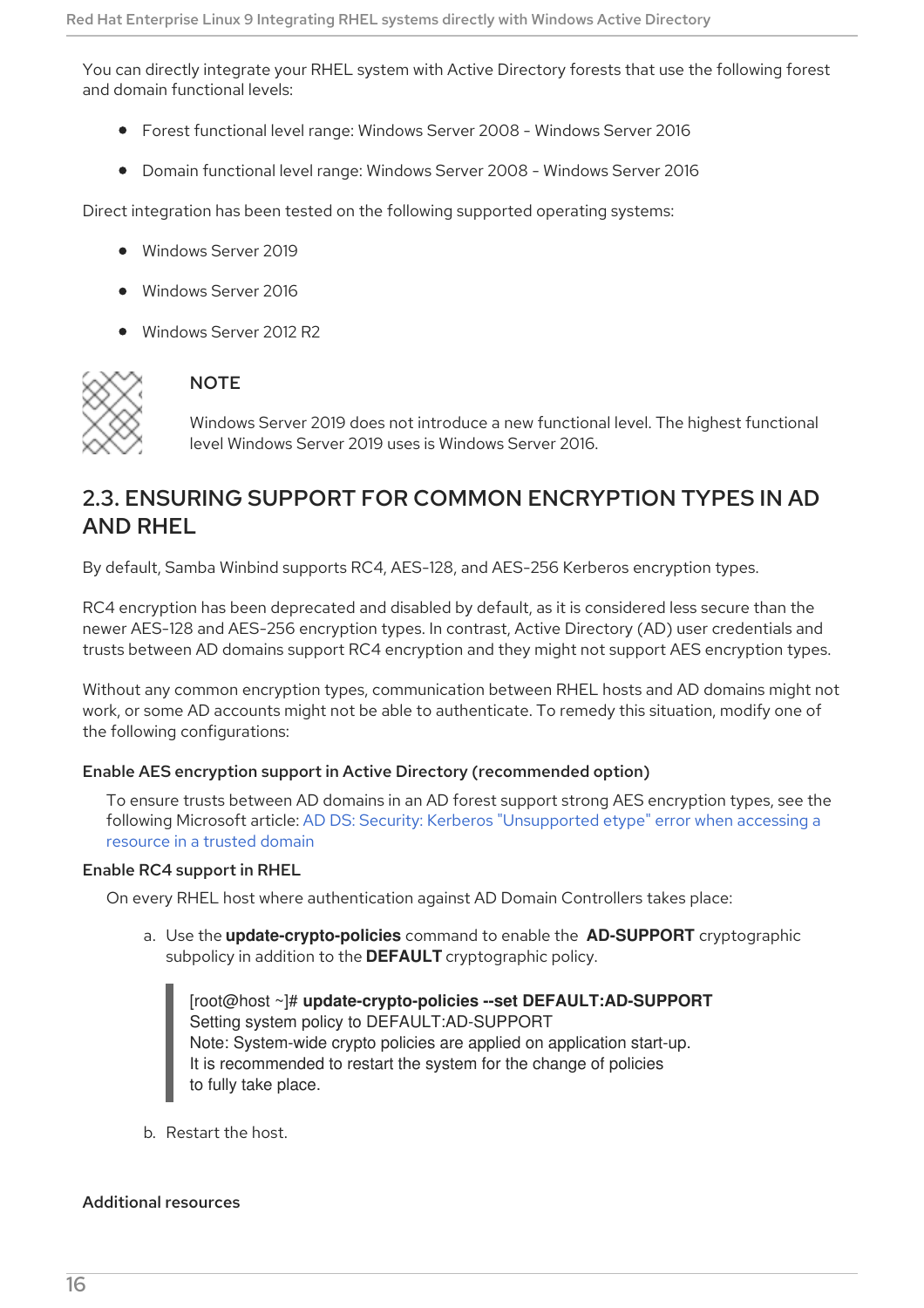For more information on working with RHEL [cryptographic](https://access.redhat.com/documentation/en-us/red_hat_enterprise_linux/9/html/security_hardening/using-the-system-wide-cryptographic-policies_security-hardening) policies, see Using system-wide cryptographic policies in the Security Hardening guide.

# <span id="page-20-0"></span>2.4. JOINING A RHEL SYSTEM TO AN AD DOMAIN

Samba Winbind is an alternative to the System Security Services Daemon (SSSD) for connecting a Red Hat Enterprise Linux (RHEL) system with Active Directory (AD). This section describes how to join a RHEL system to an AD domain by using **realmd** to configure Samba Winbind.

#### Procedure

1. If your AD requires the deprecated RC4 encryption type for Kerberos authentication, enable support for these ciphers in RHEL:



- # **update-crypto-policies --set DEFAULT:AD-SUPPORT**
- 2. Install the following packages:

# **dnf install realmd oddjob-mkhomedir oddjob samba-winbind-clients \ samba-winbind samba-common-tools samba-winbind-krb5-locator**

3. To share directories or printers on the domain member, install the **samba** package:

#### # **dnf install samba**

4. Backup the existing **/etc/samba/smb.conf** Samba configuration file:



# **mv /etc/samba/smb.conf /etc/samba/smb.conf.bak**

5. Join the domain. For example, to join a domain named **ad.example.com**:

# **realm join --membership-software=samba --client-software=winbind ad.example.com**

Using the previous command, the **realm** utility automatically:

- Creates a **/etc/samba/smb.conf** file for a membership in the **ad.example.com** domain
- Adds the **winbind** module for user and group lookups to the **/etc/nsswitch.conf** file
- Updates the Pluggable Authentication Module (PAM) configuration files in the **/etc/pam.d/** directory
- Starts the **winbind** service and enables the service to start when the system boots
- 6. Optionally, set an alternative ID mapping back end or customized ID mapping settings in the **/etc/samba/smb.conf** file.

For details, see the [Understanding](https://access.redhat.com/documentation/en-us/red_hat_enterprise_linux/9/html/configuring-and-using-network-file-services/assembly_using-samba-as-a-server_configuring-and-using-network-file-services#) and configuring Samba ID mapping

1. Edit the **/etc/krb5.conf** file and add the following section:

```
[plugins]
  localauth = \{module = winbind:/usr/lib64/samba/krb5/winbind_krb5_localauth.so
```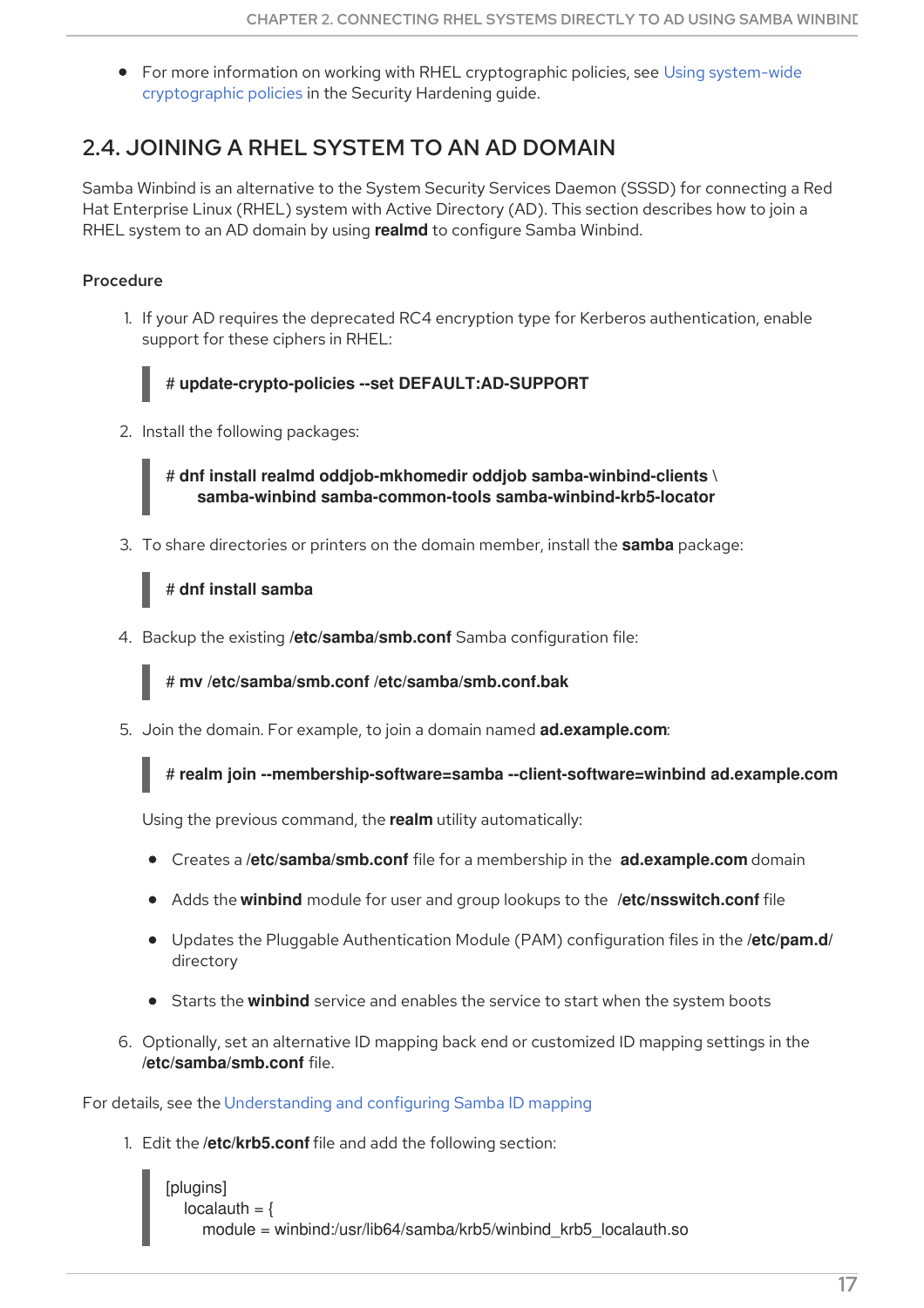<span id="page-21-0"></span>

2. Verify that the **winbind** service is running:

#### # **systemctl status winbind**

... Active: active (running) since Tue 2018-11-06 19:10:40 CET; 15s ago



#### IMPORTANT

To enable Samba to query domain user and group information, the **winbind** service must be running before you start **smb**.

3. If you installed the **samba** package to share directories and printers, enable and start the **smb** service:



# **systemctl enable --now smb**

#### Verification steps

1. Display an AD user's details, such as the AD administrator account in the AD domain:

# **getent passwd "AD\administrator"** AD\administrator:\*:10000:10000::/home/administrator@AD:/bin/bash

2. Query the members of the domain users group in the AD domain:

# **getent group "AD\Domain Users"** AD\domain users:x:10000:user1,user2

3. Optionally, verify that you can use domain users and groups when you set permissions on files and directories. For example, to set the owner of the **/srv/samba/example.txt** file to **AD\administrator** and the group to **AD\Domain Users**:



# **chown "AD\administrator":"AD\Domain Users" /srv/samba/example.txt**

- 4. Verify that Kerberos authentication works as expected:
	- a. On the AD domain member, obtain a ticket for the **administrator@AD.EXAMPLE.COM** principal:

### # **kinit administrator@AD.EXAMPLE.COM**

b. Display the cached Kerberos ticket:

# **klist** Ticket cache: KCM:0 Default principal: administrator@AD.EXAMPLE.COM

Valid starting Expires Service principal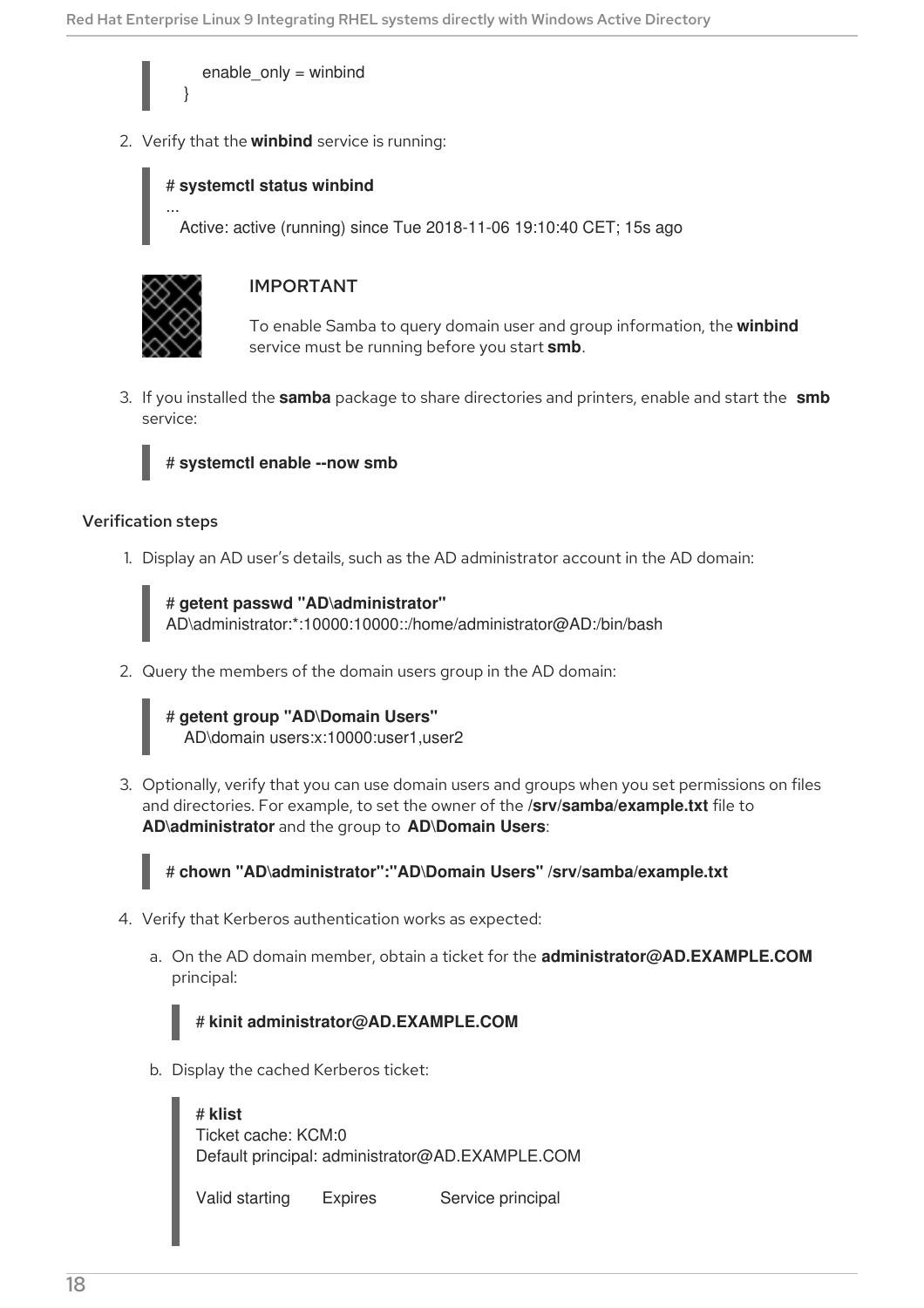#### 01.11.2018 10:00:00 01.11.2018 20:00:00 krbtgt/AD.EXAMPLE.COM@AD.EXAMPLE.COM renew until 08.11.2018 05:00:00

5. Display the available domains:

| # wbinfo --all-domains |
|------------------------|
| <b>BUILTIN</b>         |
| SAMBA-SERVER           |
| AD                     |

#### Additional resources

- If you do not want to use the deprecated RC4 ciphers, you can enable the AES encryption type in AD. See Enabling the AES [encryption](https://access.redhat.com/documentation/en-us/red_hat_enterprise_linux/9/html/configuring-and-using-network-file-services/assembly_using-samba-as-a-server_configuring-and-using-network-file-services#enabling-the-aes-encryption-type-in-active-directory-using-a-gpo_setting-up-samba-on-an-idm-domain-member) type in Active Directory using a GPO
- **realm(8)** man page

# <span id="page-22-0"></span>2.5. REALM COMMANDS

The **realmd** system has two major task areas:

- Managing system enrollment in a domain.
- Controlling which domain users are allowed to access local system resources.

In **realmd** use the command line tool **realm** to run commands. Most **realm** commands require the user to specify the action that the utility should perform, and the entity, such as a domain or user account, for which to perform the action.

#### Table 2.1. realmd Commands

| Command        | <b>Description</b>                                                                                          |
|----------------|-------------------------------------------------------------------------------------------------------------|
| Realm Commands |                                                                                                             |
| discover       | Run a discovery scan for domains on the network.                                                            |
| join           | Add the system to the specified domain.                                                                     |
| leave          | Remove the system from the specified domain.                                                                |
| list           | List all configured domains for the system or all<br>discovered and configured domains.                     |
| Login Commands |                                                                                                             |
| permit         | Enable access for specific users or for all users within<br>a configured domain to access the local system. |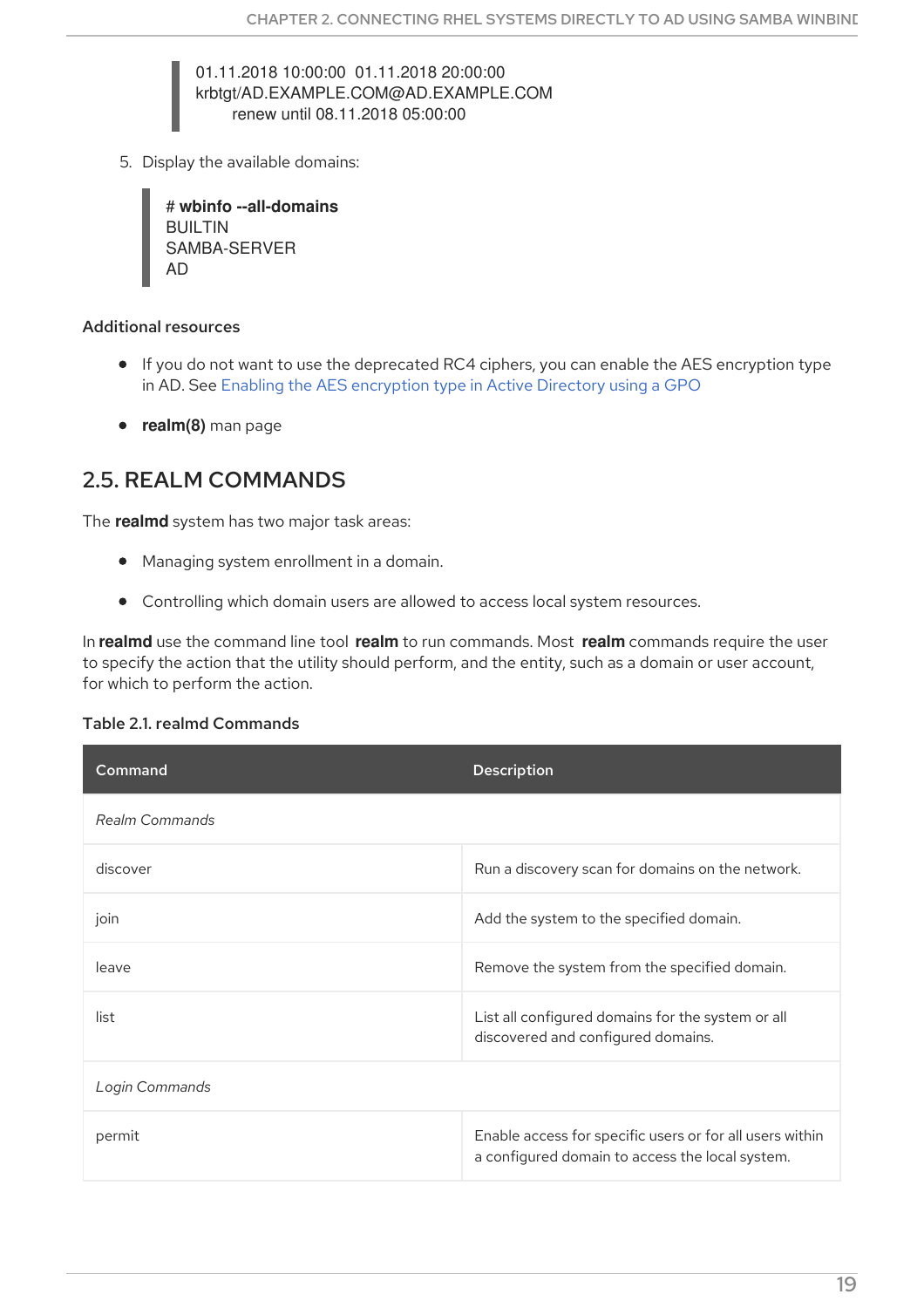| Command | <b>Description</b>                                                                                               |
|---------|------------------------------------------------------------------------------------------------------------------|
| deny    | Restrict access for specific users or for all users<br>within a configured domain to access the local<br>system. |

#### Additional resources

The **realm(8)** man page.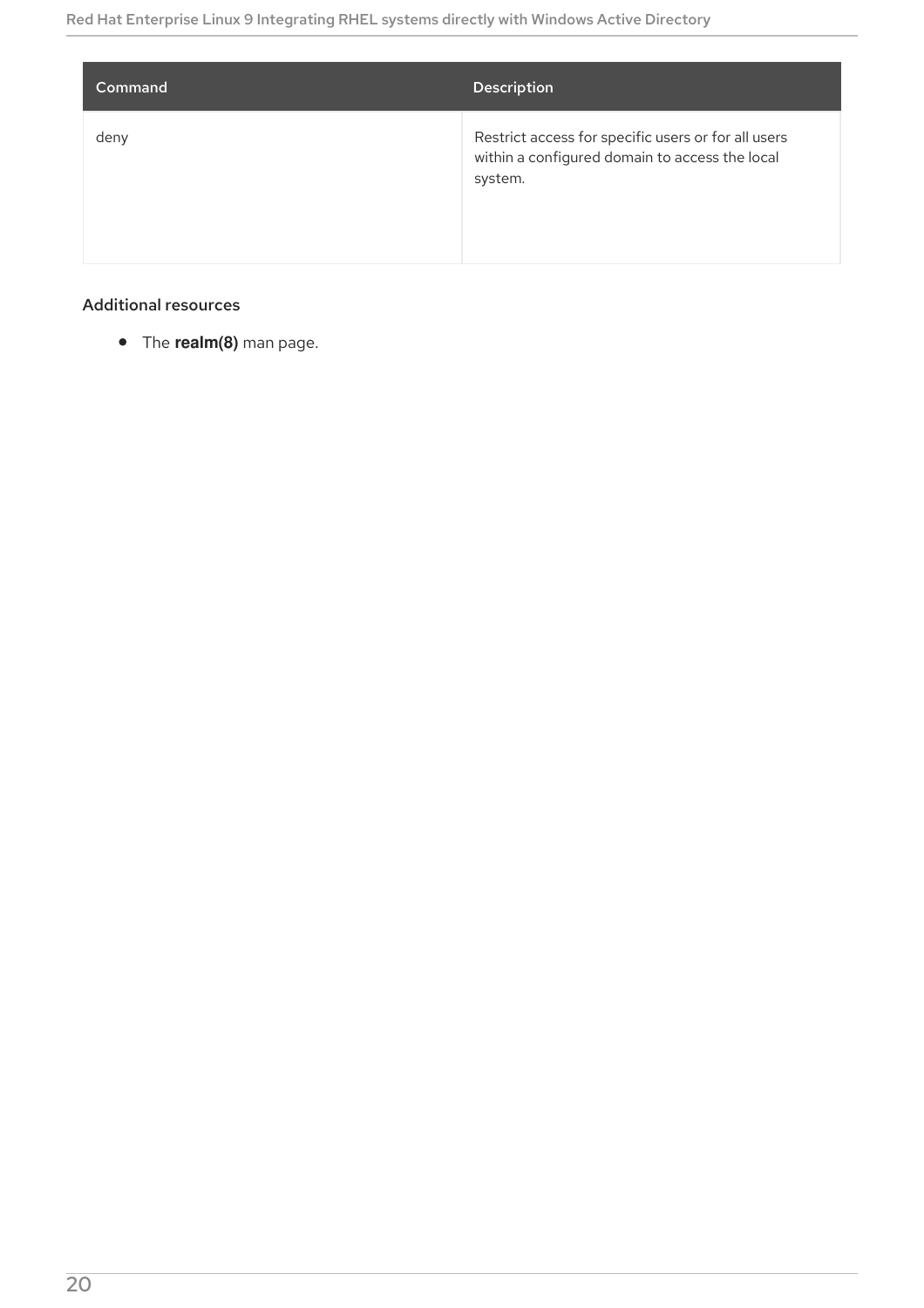# <span id="page-24-0"></span>CHAPTER 3. MANAGING DIRECT CONNECTIONS TO AD

You can use the System Security Services Daemon (SSSD) or Samba Winbind to connect your Red Hat Enterprise Linux (RHEL) system to Active Directory (AD). This section describes how to modify and manage your connection to AD when your RHEL system is already configured as an AD client.

#### **Prerequisites**

You have connected your RHEL system to the Active Directory domain, either with SSSD or Samba Winbind.

# <span id="page-24-1"></span>3.1. MODIFYING THE DEFAULT KERBEROS HOST KEYTAB RENEWAL INTERVAL

SSSD automatically renews the Kerberos host keytab file in an AD environment if the **adcli** package is installed. The daemon checks daily if the machine account password is older than the configured value and renews it if necessary.

The default renewal interval is 30 days. To change the default, follow the steps in this procedure.

#### Procedure

1. Add the following parameter to the AD provider in your **/etc/sssd/sssd.conf** file:

ad\_maximum\_machine\_account\_password\_age = *value\_in\_days*

2. Restart SSSD:



3. To disable the automatic Kerberos host keytab renewal, set **ad\_maximum\_machine\_account\_password\_age = 0**.

#### Additional resources

- The **adcli(8)** man page.
- The **sssd.conf(5)** man page.

### <span id="page-24-2"></span>3.2. REMOVING A RHEL SYSTEM FROM AN AD DOMAIN

This procedure describes how to remove a Red Hat Enterprise Linux (RHEL) system that is integrated into Active Directory (AD) directly from the AD domain.

#### **Prerequisites**

You have used the System Security Services Daemon (SSSD) or Samba Winbind to connect your RHEL system to AD.

#### Procedure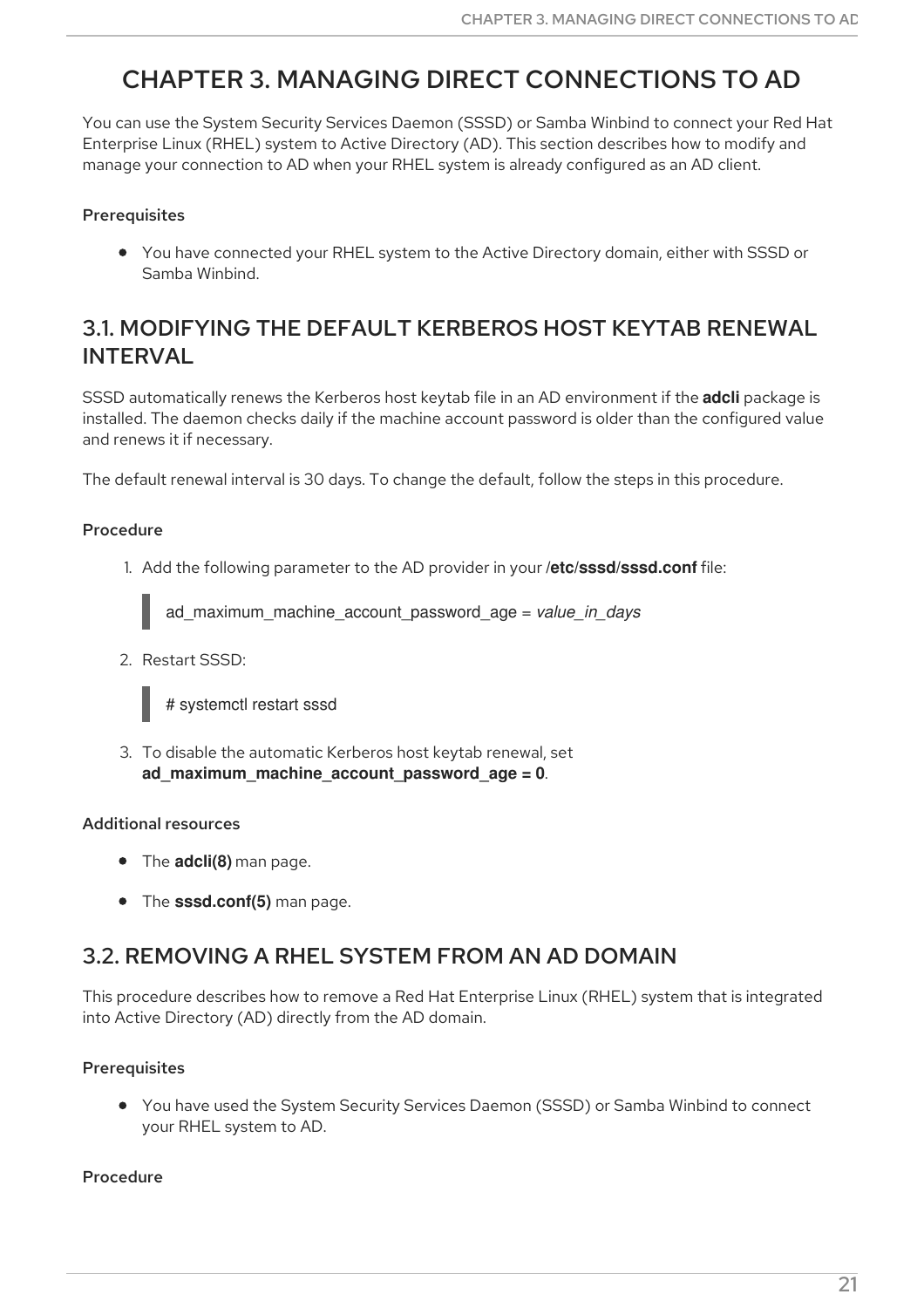1. Remove a system from an identity domain using the **realm leave** command. The command removes the domain configuration from SSSD and the local system.

# realm leave *ad.example.com*



#### **NOTE**

When a client leaves a domain, the account is not deleted from AD; the local client configuration is only removed. If you want to delete the AD account, run the command with the **--remove** option. You are prompted for your user password and you must have the rights to remove an account from Active Directory.

2. Use the **-U** option with the **realm leave** command to specify a different user to remove a system from an identity domain.

By default, the **realm leave** command is executed as the default administrator. For AD, the administrator account is called **Administrator**. If a different user was used to join to the domain, it might be required to perform the removal as that user.

# realm leave [*ad.example.com*] -U [*AD.EXAMPLE.COM\user*]'

The command first attempts to connect without credentials, but it prompts for a password if required.

#### Verification steps

Verify the domain is no longer configured:

# realm discover [*ad.example.com*] ad.example.com type: kerberos realm-name: EXAMPLE.COM domain-name: example.com **configured: no** server-software: active-directory client-software: sssd required-package: oddjob required-package: oddjob-mkhomedir required-package: sssd required-package: adcli required-package: samba-common-tools

#### Additional resources

**•** See the **realm(8)** man page.

# <span id="page-25-0"></span>3.3. SETTING THE DOMAIN RESOLUTION ORDER IN SSSD TO RESOLVE SHORT AD USER NAMES

By default, you must specify fully qualified usernames, like **ad username@ad.example.com** and **group@ad.example.com**, to resolve Active Directory (AD) users and groups on a RHEL host connected to AD with the SSSD service.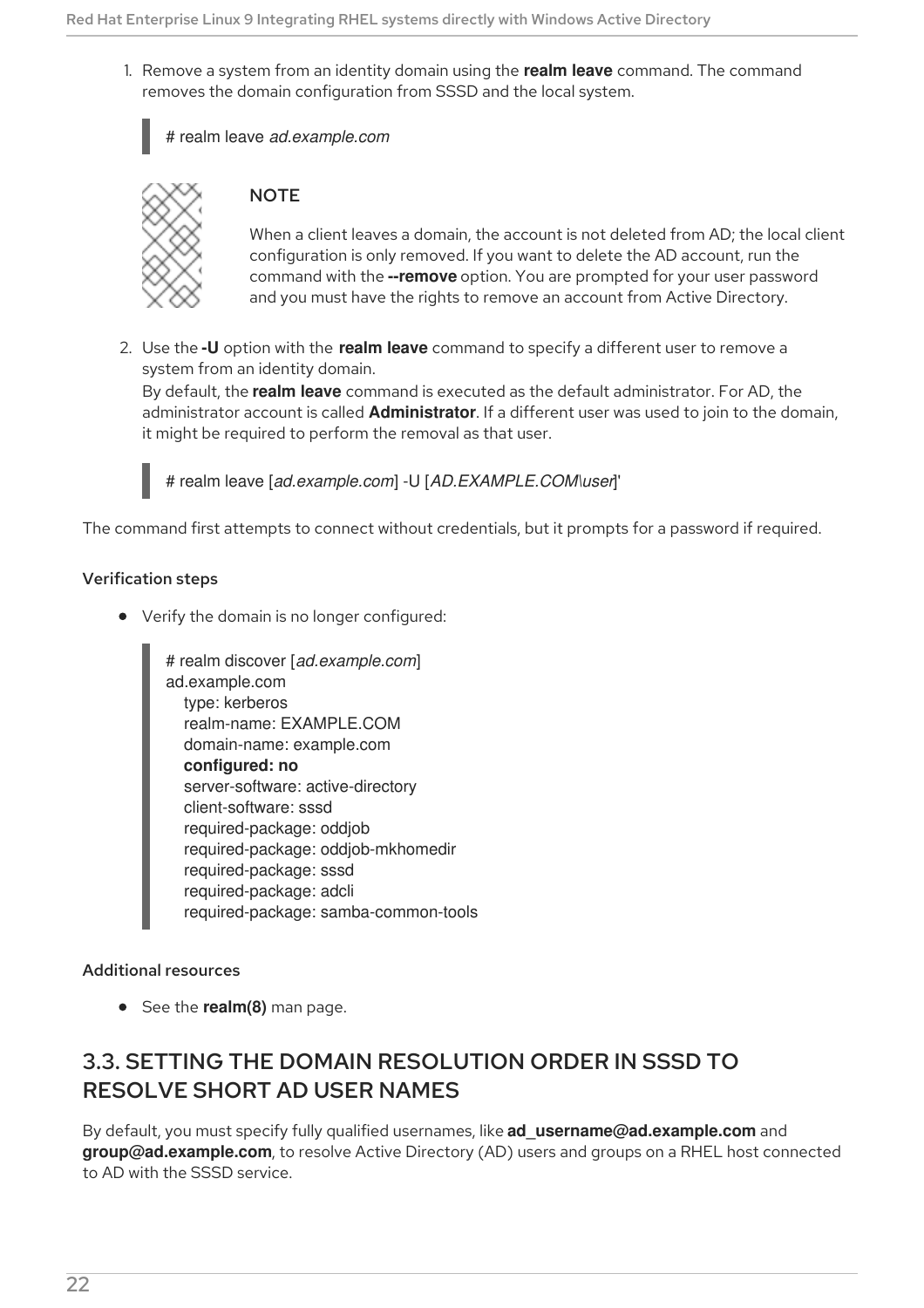This procedure sets the domain resolution order in the SSSD configuration so you can resolve AD users and groups using short names, like **ad username**. This example configuration searches for users and groups in the following order:

- 1. Active Directory (AD) child domain **subdomain2.ad.example.com**
- 2. AD child domain **subdomain1.ad.example.com**
- 3. AD root domain **ad.example.com**

#### **Prerequisites**

You have used the SSSD service to connect the RHEL host directly to AD.

#### Procedure

- 1. Open the **/etc/sssd/sssd.conf** file in a text editor.
- 2. Set the **domain\_resolution\_order** option in the **[sssd]** section of the file.

domain\_resolution\_order = subdomain2.ad.example.com, subdomain1.ad.example.com, ad.example.com

- 3. Save and close the file.
- 4. Restart the SSSD service to load the new configuration settings.



#### Verification Steps

Verify you can retrieve user information for a user from the first domain using only a short name.

[root@ad-client ~]# **id** *<user\_from\_subdomain2>* uid=1916901142(user\_from\_subdomain2) gid=1916900513(domain users) groups=1916900513(domain users)

# <span id="page-26-0"></span>3.4. MANAGING LOGIN PERMISSIONS FOR DOMAIN USERS

By default, domain-side access control is applied, which means that login policies for Active Directory (AD) users are defined in the AD domain itself. This default behavior can be overridden so that clientside access control is used. With client-side access control, login permission is defined by local policies only.

If a domain applies client-side access control, you can use the **realmd** to configure basic allow or deny access rules for users from that domain.



#### **NOTE**

Access rules either allow or deny access to all services on the system. More specific access rules must be set on a specific system resource or in the domain.

#### <span id="page-26-1"></span>3.4.1. Enabling access to users within a domain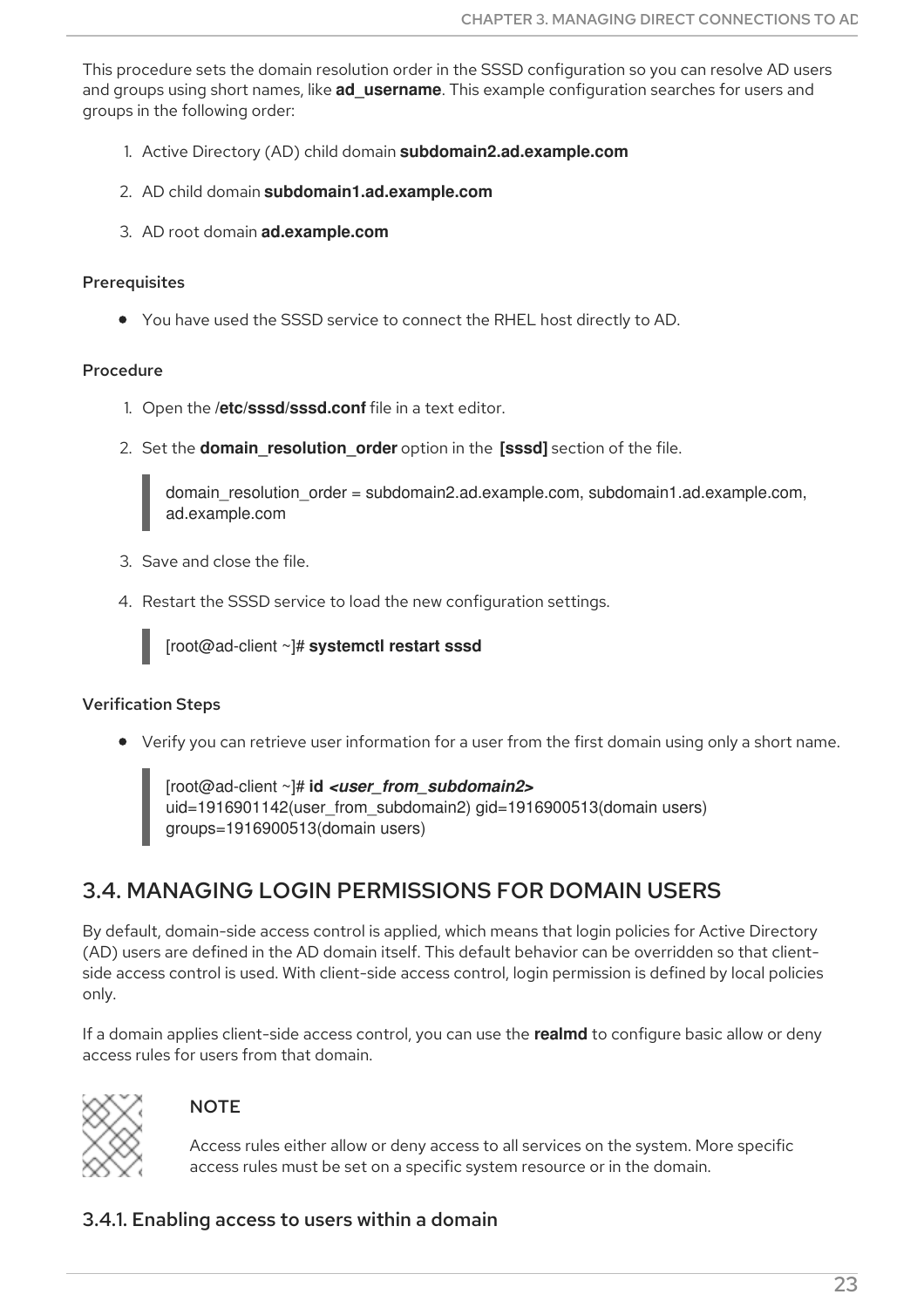By default, login policies for Active Directory (AD) users are defined in the AD domain itself. This section describes how to override this default behavior and configure a RHEL host to enable access for users within an AD domain.



#### IMPORTANT

It is not recommended to allow access to all by default while only denying it to specific users with realm permit **-x**. Instead, Red Hat recommends maintaining a default no access policy for all users and only grant access to selected users using realm permit.

#### **Prerequisites**

Your RHEL system is a member of the Active Directory domain.

#### Procedure

1. Grant access to all users:



2. Grant access to specific users:

\$ realm permit aduser01@example.com \$ realm permit 'AD.EXAMPLE.COM\aduser01'

Currently, you can only allow access to users in primary domains and not to users in trusted domains. This is due to the fact that user login must contain the domain name and SSSD cannot currently provide **realmd** with information about available child domains.

#### Verification steps

1. Use SSH to log in to the server as the **aduser01@example.com** user:

\$ ssh aduser01@example.com@*server\_name* [aduser01@example.com@*server\_name* ~]\$

2. Use the ssh command a second time to access the same server, this time as the **aduser02@example.com** user:

\$ ssh aduser02@example.com@*server\_name* Authentication failed.

Notice how the **aduser02@example.com** user is denied access to the system. You have granted the permission to log in to the system to the **aduser01@example.com** user only. All other users from that Active Directory domain are rejected because of the specified login policy.



#### **NOTE**

If you set **use\_fully\_qualified\_names** to true in the **sssd.conf** file, all requests must use the fully qualified domain name. However, if you set **use\_fully\_qualified\_names** to false, it is possible to use the fully-qualified name in the requests, but only the simplified version is displayed in the output.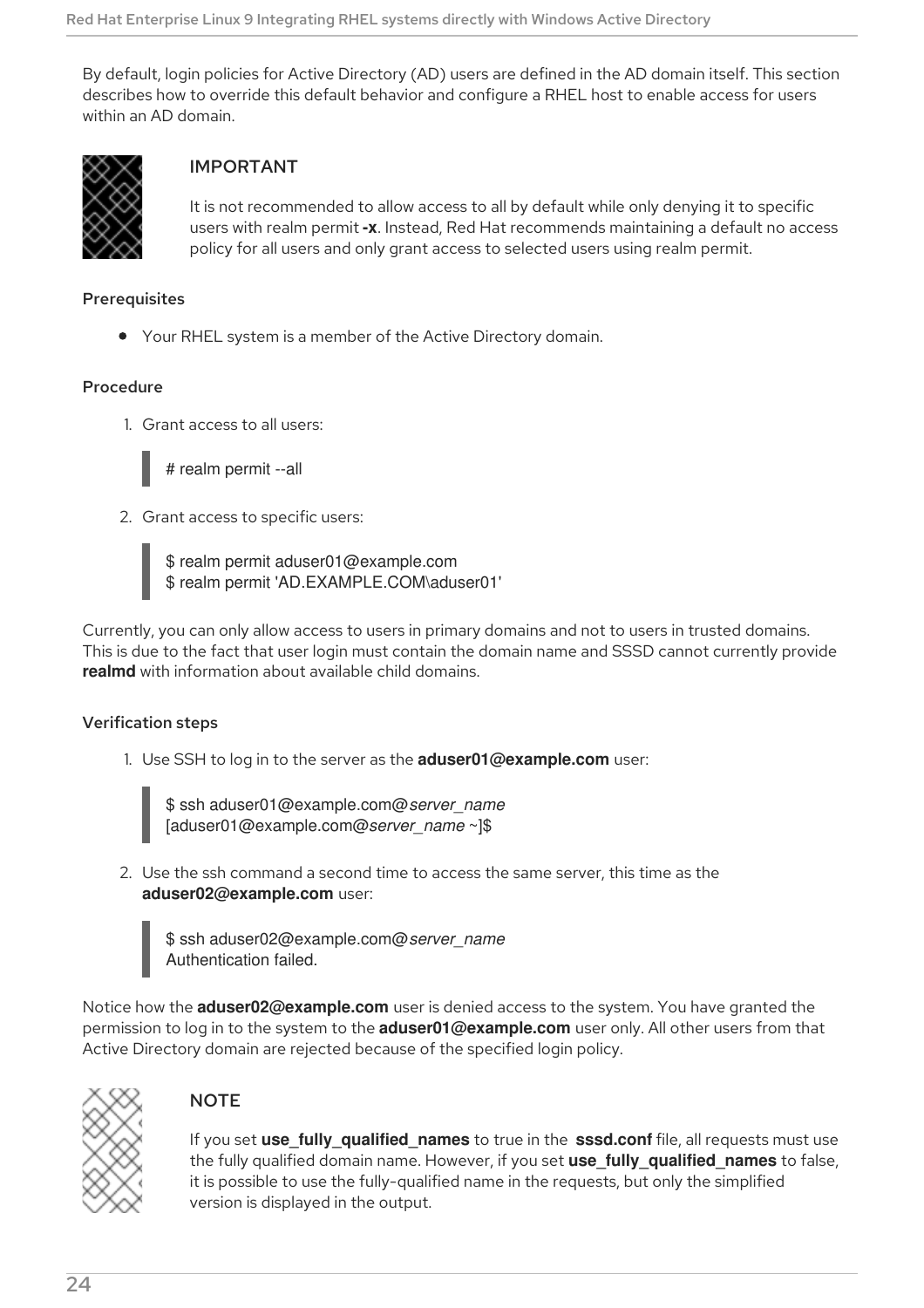#### Additional resources

See the **realm(8)** man page.

#### <span id="page-28-0"></span>3.4.2. Denying access to users within a domain

By default, login policies for Active Directory (AD) users are defined in the AD domain itself. This section describes how to override this default behavior and configure a RHEL host to deny access to users within an AD domain.



#### IMPORTANT

It is safer to only allow access to specific users or groups than to deny access to some, while enabling it to everyone else. Therefore, it is not recommended to allow access to all by default while only denying it to specific users with realm permit **-x**. Instead, Red Hat recommends maintaining a default no access policy for all users and only grant access to selected users using realm permit.

#### **Prerequisites**

Your RHEL system is a member of the Active Directory domain.

#### Procedure

1. Deny access to all users within the domain:

# realm deny --all

This command prevents **realm** accounts from logging into the local machine. Use **realm permit** to restrict login to specific accounts.

2. Verify that the domain user's **login-policy** is set to **deny-any-login**:

| [root@replica1 ~]# realm list        |
|--------------------------------------|
| example.net                          |
| type: kerberos                       |
| realm-name: EXAMPLE.NET              |
| domain-name: example.net             |
| configured: kerberos-member          |
| server-software: active-directory    |
| client-software: sssd                |
| required-package: oddjob             |
| required-package: oddjob-mkhomedir   |
| required-package: sssd               |
| required-package: adcli              |
| required-package: samba-common-tools |
| login-formats: %U@example.net        |
| login-policy: deny-any-login         |
|                                      |

3. Deny access to specific users by using the **-x** option:

\$ realm permit -x 'AD.EXAMPLE.COM\aduser02'

#### Verification steps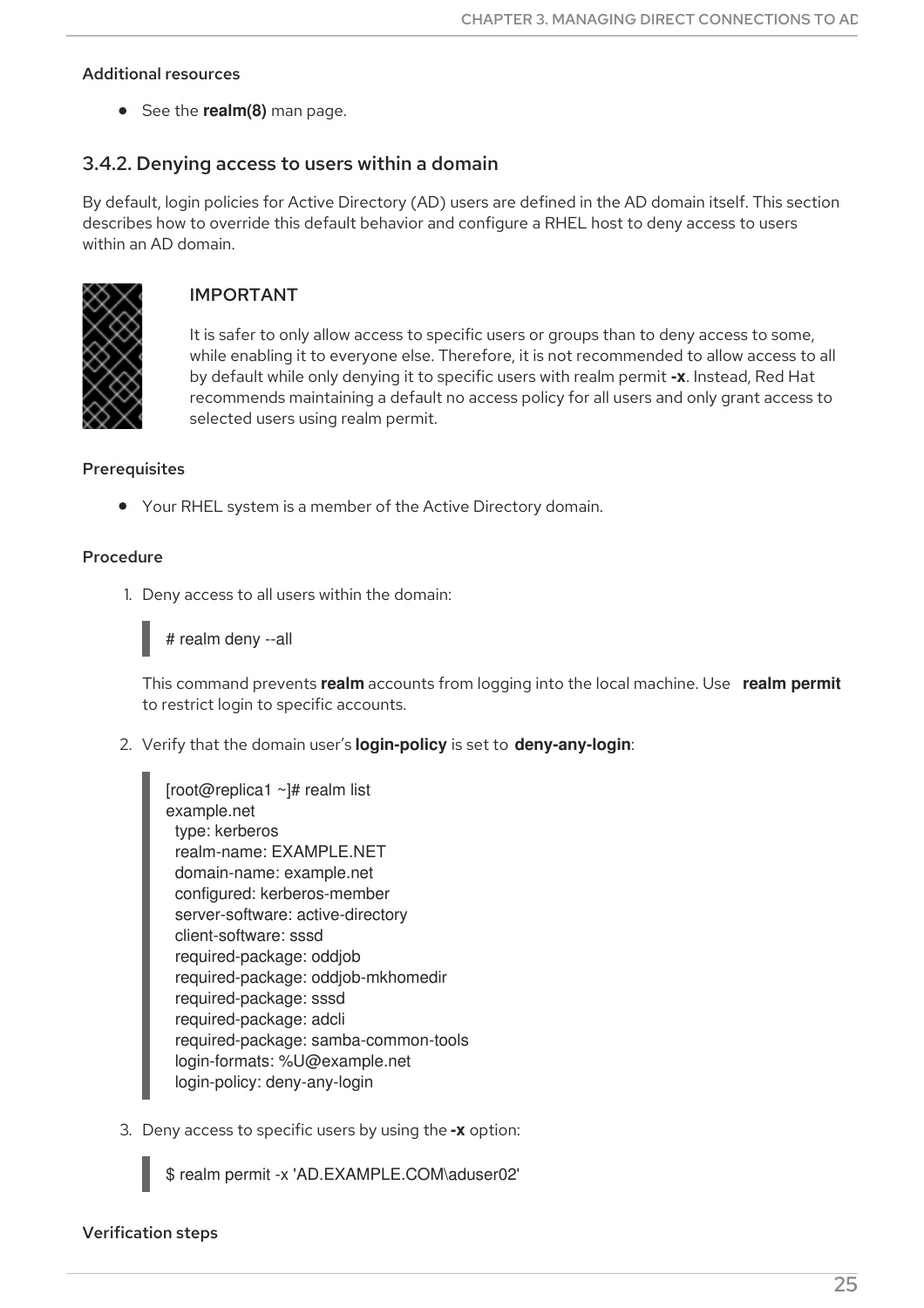Use SSH to log in to the server as the **aduser01@example.net** user.

\$ ssh aduser01@example.net@*server\_name* Authentication failed.



#### **NOTE**

If you set use fully qualified names to true in the **sssd.conf** file, all requests must use the fully qualified domain name. However, if you set **use\_fully\_qualified\_names** to false, it is possible to use the fully-qualified name in the requests, but only the simplified version is displayed in the output.

#### Additional resources

See the **realm(8)** man page.

# <span id="page-29-0"></span>3.5. APPLYING GROUP POLICY OBJECT ACCESS CONTROL IN RHEL

A *Group Policy Object* (GPO) is a collection of access control settings stored in Microsoft Active Directory (AD) that can apply to computers and users in an AD environment. By specifying GPOs in AD, administrators can define login policies honored by both Windows clients and Red Hat Enterprise Linux (RHEL) hosts joined to AD.

The following sections describe how you can manage GPOs in your environment:

- How SSSD [interprets](#page-29-1) GPO access control rules
- List of GPO settings that SSSD [supports](#page-30-0)
- List of SSSD options to control GPO [enforcement](#page-31-0)
- [Changing](#page-32-0) the GPO access control mode
- Creating and [configuring](#page-34-1) a GPO for a RHEL host

#### <span id="page-29-1"></span>3.5.1. How SSSD interprets GPO access control rules

By default, SSSD retrieves Group Policy Objects (GPOs) from Active Directory (AD) domain controllers and evaluates them to determine if a user is allowed to log in to a particular RHEL host joined to AD.

SSSD maps AD *Windows Logon Rights* to Pluggable Authentication Module (PAM) service names to enforce those permissions in a GNU/Linux environment.

As an AD Administrator, you can limit the scope of GPO rules to specific users, groups, or hosts by listing them in a *security filter*.

#### Limitations on filtering by hosts

Older versions of SSSD do not evaluate hosts in AD GPO security filters.

- RHEL 8.3.0 and newer:SSSD supports users, groups, and hosts in security filters.
- RHEL versions older than 8.3.0:SSSD ignores host entries and only supports users and groups in security filters.

To ensure that SSSD applies GPO-based access control to a specific host, create a new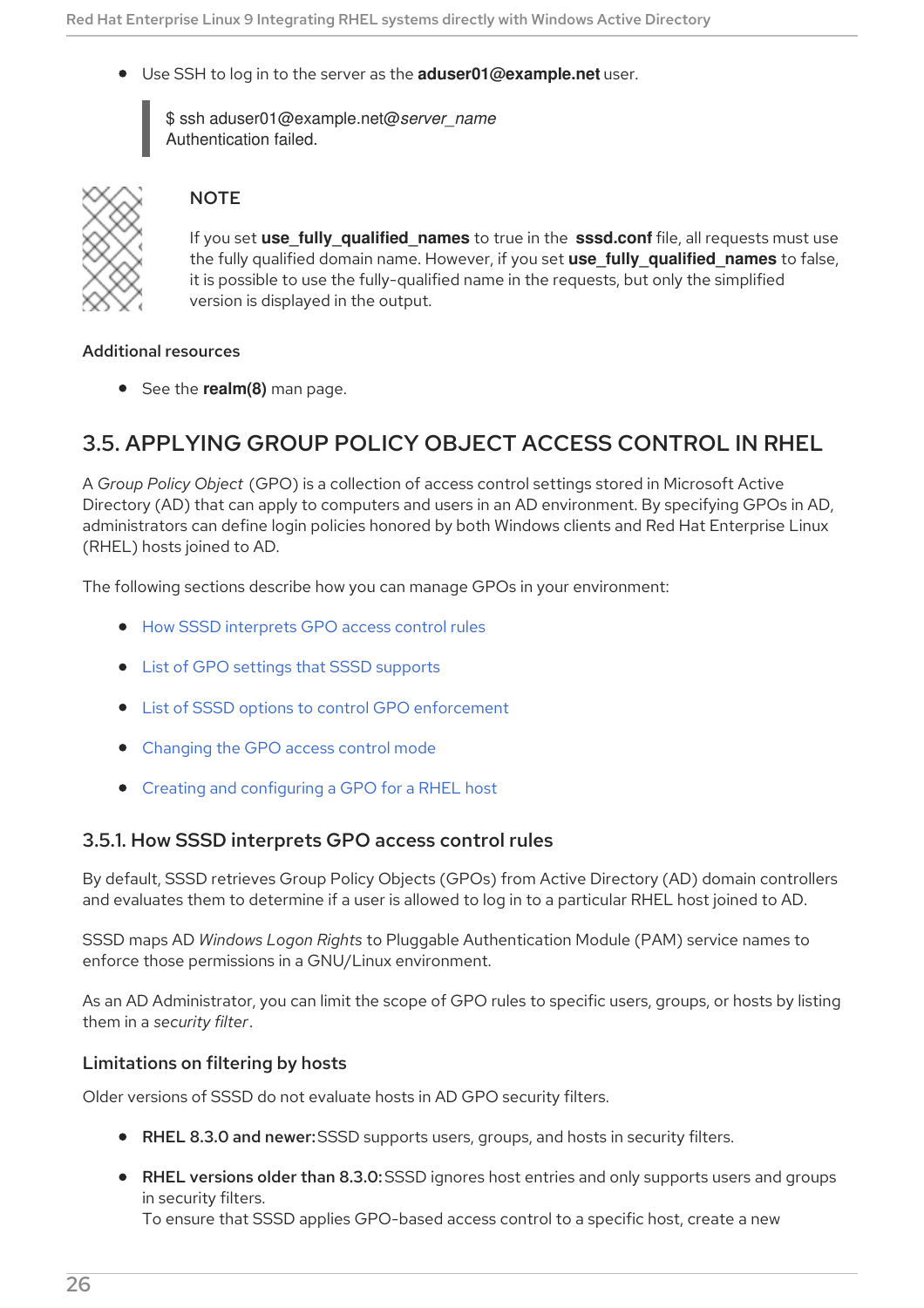Organizational Unit (OU) in the AD domain, move the system to the new OU, and then link the GPO to this OU.

#### Limitations on filtering by groups

SSSD currently does not support Active Directory's built-in groups, such as **Administrators** with Security Identifier (SID) **S-1-5-32-544**. Red Hat recommends against using AD built-in groups in AD GPOs targeting RHEL hosts.

#### Additional resources

For a list of Windows GPO options and their [corresponding](#page-30-0) SSSD options, see List of GPO settings that SSSD supports.

#### <span id="page-30-0"></span>3.5.2. List of GPO settings that SSSD supports

The following table shows the SSSD options that correspond to Active Directory GPO options as specified in the *Group Policy Management Editor* on Windows.

#### Table 3.1. GPO access control options retrieved by SSSD

| <b>GPO option</b>                                                                           | Corresponding SSSd.conf option |
|---------------------------------------------------------------------------------------------|--------------------------------|
| Allow log on locally<br>Deny log on locally                                                 | ad gpo_map_interactive         |
| Allow log on through Remote Desktop Services<br>Deny log on through Remote Desktop Services | ad_gpo_map_remote_interactive  |
| Access this computer from the network<br>Deny access to this computer from the network      | ad gpo map network             |
| Allow log on as a batch job<br>Deny log on as a batch job                                   | ad gpo map batch               |
| Allow log on as a service<br>Deny log on as a service                                       | ad gpo map service             |

#### Additional resources

For more information on these **sssd.conf** settings, such as the Pluggable Authentication Module (PAM) services that map to GPO options, see the **sssd-ad(5)** Manual page entry.

#### <span id="page-30-1"></span>3.5.3. List of SSSD options to control GPO enforcement

You can set the following SSSD options to limit the scope of GPO rules.

#### The **ad\_gpo\_access\_control** option

You can set the **ad qpo access control** option in the **/etc/sssd/sssd.conf** file to choose between three different modes in which GPO-based access control operates.

#### Table 3.2. Table of **ad\_gpo\_access\_control** values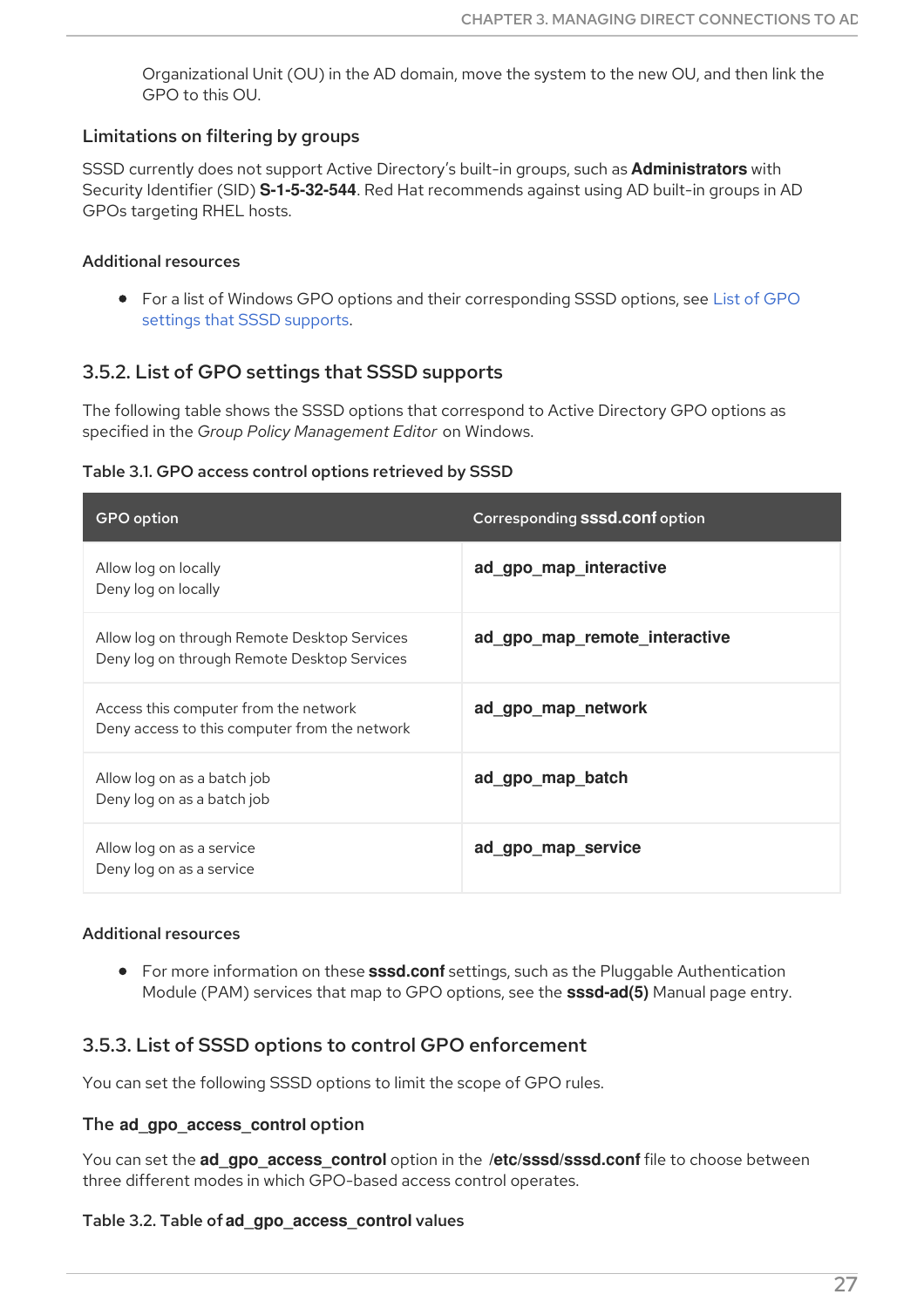<span id="page-31-0"></span>

| Value of<br>ad_gpo_access_control | <b>Behavior</b>                                                                                                                                                                                                                                                                         |
|-----------------------------------|-----------------------------------------------------------------------------------------------------------------------------------------------------------------------------------------------------------------------------------------------------------------------------------------|
| enforcing                         | GPO-based access control rules are evaluated and enforced.<br>This is the default setting in RHEL 8.                                                                                                                                                                                    |
| permissive                        | GPO-based access control rules are evaluated but not enforced; a<br><b>syslog</b> message is recorded every time access would be denied.<br>This is the default setting in RHEL 7.<br>This mode is ideal for testing policy adjustments while allowing<br>users to continue logging in. |
| disabled                          | GPO-based access control rules are neither evaluated nor<br>enforced.                                                                                                                                                                                                                   |

#### The **ad\_gpo\_implicit\_deny** option

The **ad\_gpo\_implicit\_deny** option is set to **False** by default. In this default state, users are allowed access if applicable GPOs are not found. If you set this option to **True**, you must explicitly allow users access with a GPO rule.

You can use this feature to harden security, but be careful not to deny access unintentionally. Red Hat recommends testing this feature while **ad\_gpo\_access\_control** is set to **permissive**.

The following two tables illustrate when a user is allowed or rejected access based on the allow and deny login rights defined on the AD server-side and the value of **ad gpo implicit deny**.

| Table 3.3. Login behavior with ad_gpo_implicit_deny set to False (default) |  |  |  |
|----------------------------------------------------------------------------|--|--|--|
|----------------------------------------------------------------------------|--|--|--|

| allow-rules | deny-rules | result                                                         |
|-------------|------------|----------------------------------------------------------------|
| missing     | missing    | all users are allowed                                          |
| missing     | present    | only users not in deny-rules are allowed                       |
| present     | missing    | only users in allow-rules are allowed                          |
| present     | present    | only users in allow-rules and not in deny-rules are<br>allowed |

#### Table 3.4. Login behavior with**ad\_gpo\_implicit\_deny** set to**True**

| allow-rules' | deny-rules | result                                |
|--------------|------------|---------------------------------------|
| missing      | missing    | no users are allowed                  |
| missing      | present    | no users are allowed                  |
| present      | missing    | only users in allow-rules are allowed |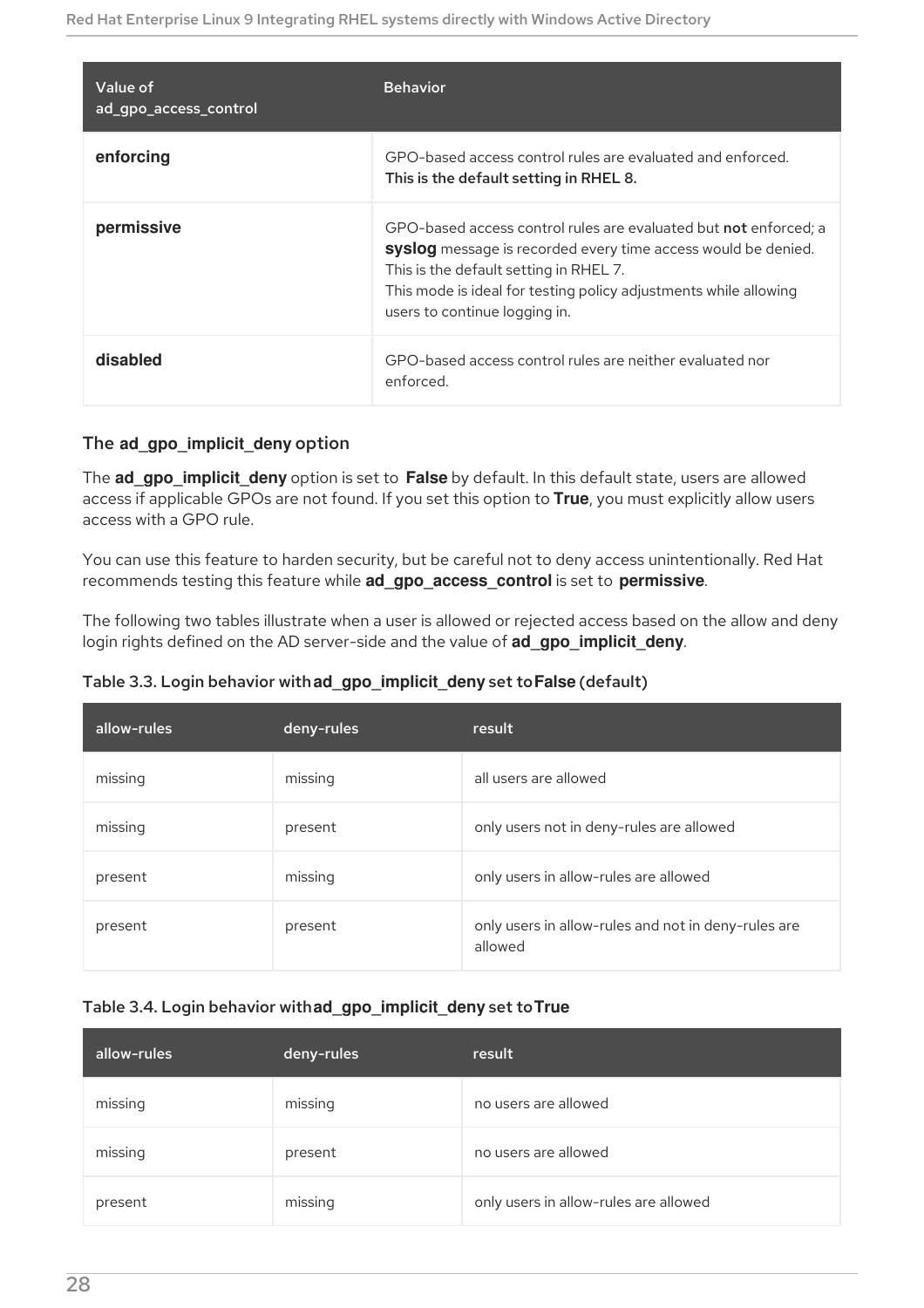| allow-rules | deny-rules | result                                                         |
|-------------|------------|----------------------------------------------------------------|
| present     | present    | only users in allow-rules and not in deny-rules are<br>allowed |

#### Additional resources

- For the procedure to change the GPO [enforcement](#page-32-0) mode in SSSD, see Changing the GPO access control mode.
- For more details on each of the different GPO modes of operation, see the **ad\_gpo\_access\_control** entry in the **sssd-ad(5)** Manual page.

#### <span id="page-32-0"></span>3.5.4. Changing the GPO access control mode

This procedure changes how GPO-based access control rules are evaluated and enforced on a RHEL host joined to an Active Directory (AD) environment.

In this example, you will change the GPO operation mode from **enforcing** (the default) to **permissive** for testing purposes.

### IMPORTANT

If you see the following errors, Active Directory users are unable to log in due to GPObased access controls:

In **/var/log/secure**:

Oct 31 03:00:13 client1 sshd[124914]: pam\_sss(sshd:account): **Access denied for user aduser1: 6 (Permission denied)** Oct 31 03:00:13 client1 sshd[124914]: Failed password for aduser1 from 127.0.0.1 port 60509 ssh2 Oct 31 03:00:13 client1 sshd[124914]: fatal: **Access denied for user aduser1 by PAM account configuration [preauth]**

In **/var/log/sssd/sssd\_\_example.com\_.log**:

(Sat Oct 31 03:00:13 2020) [sssd[be[example.com]]] [ad\_gpo\_perform\_hbac\_processing] (0x0040): **GPO access check failed: [1432158236](Host Access Denied)** (Sat Oct 31 03:00:13 2020) [sssd[be[example.com]]] [ad\_gpo\_cse\_done] (0x0040): HBAC processing failed: [1432158236](Host Access Denied} (Sat Oct 31 03:00:13 2020) [sssd[be[example.com]]] [ad\_gpo\_access\_done] (0x0040): **GPO-based access control failed.**

If this is undesired behavior, you can temporarily set **ad\_gpo\_access\_control** to **permissive** as described in this procedure while you troubleshoot proper GPO settings in AD.

#### **Prerequisites**

You have joined a RHEL host to an AD environment using SSSD.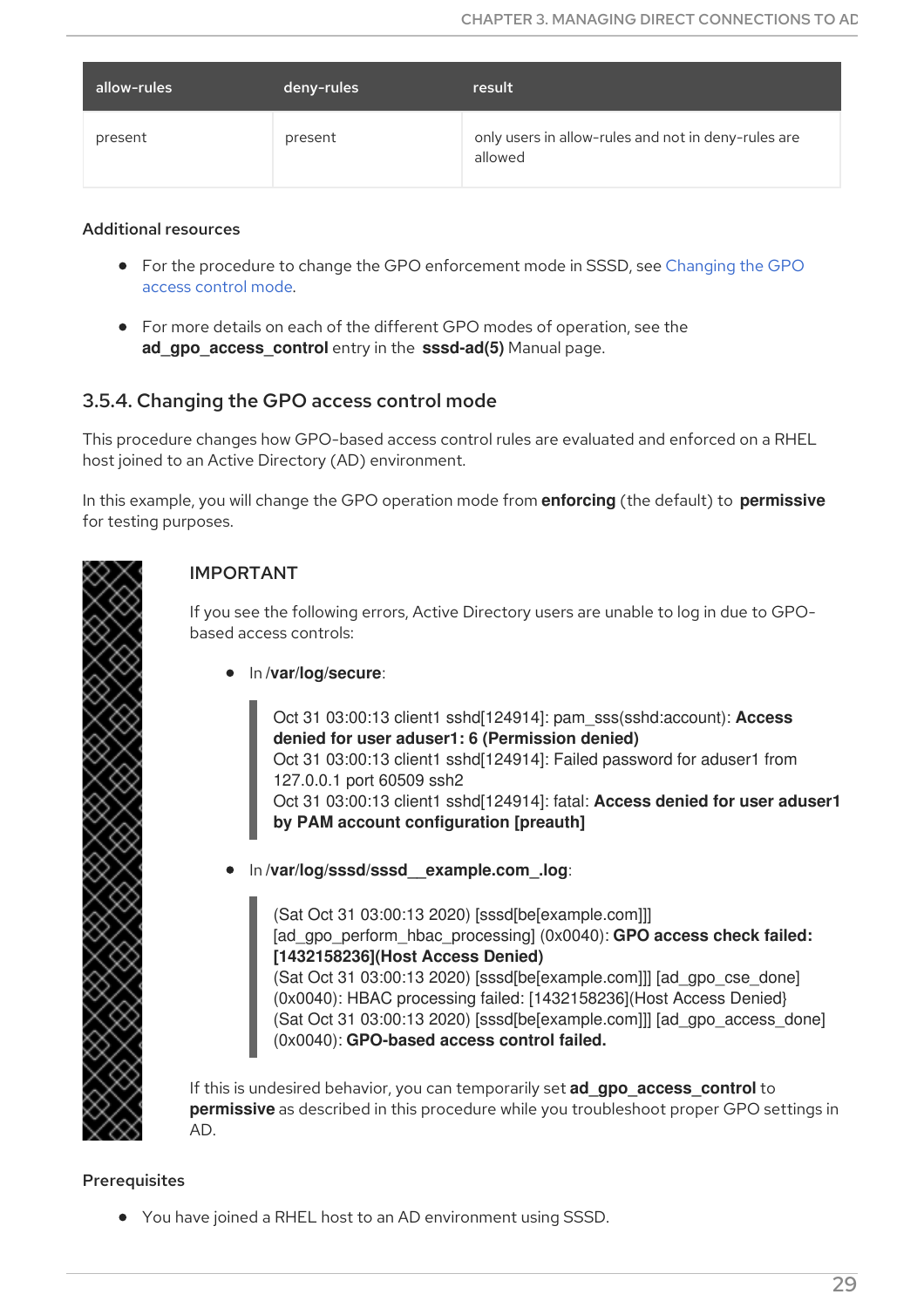Editing the **/etc/sssd/sssd.conf** configuration file requires **root** permissions.

#### Procedure

1. Stop the SSSD service.



[root@server ~]# **systemctl stop sssd**

- 2. Open the **/etc/sssd/sssd.conf** file in a text editor.
- 3. Set **ad\_gpo\_access\_control** to **permissive** in the **domain** section for the AD domain.

```
[domain/example.com]
ad_gpo_access_control=permissive
...
```
- 4. Save the **/etc/sssd/sssd.conf** file.
- 5. Restart the SSSD service to load configuration changes.



#### Additional resources

For the list of different GPO access control modes, see List of SSSD options to control GPO [enforcement.](#page-31-0)

#### <span id="page-33-0"></span>3.5.5. Creating and configuring a GPO for a RHEL host in the AD GUI

A Group Policy Object (GPO) is a collection of access control settings stored in Microsoft Active Directory (AD) that can apply to computers and users in an AD environment. The following procedure creates a GPO in the AD graphical user interface (GUI) to control logon access to a RHEL host that is integrated directly to the AD domain.

#### **Prerequisites**

- You have joined a RHEL host to an AD environment using SSSD.
- You have AD Administrator privileges to make changes in AD using the GUI.

#### Procedure

- 1. Within **Active Directory Users and Computers**, create an Organizational Unit (OU) to associate with the new GPO:
	- a. Right-click on the domain.
	- b. Choose **New**.
	- c. Choose **Organizational Unit**.
- 2. Click on the name of the Computer Object that represents the RHEL host (created when it joined Active Directory) and drag it into the new OU. By having the RHEL host in its own OU, the GPO targets this host.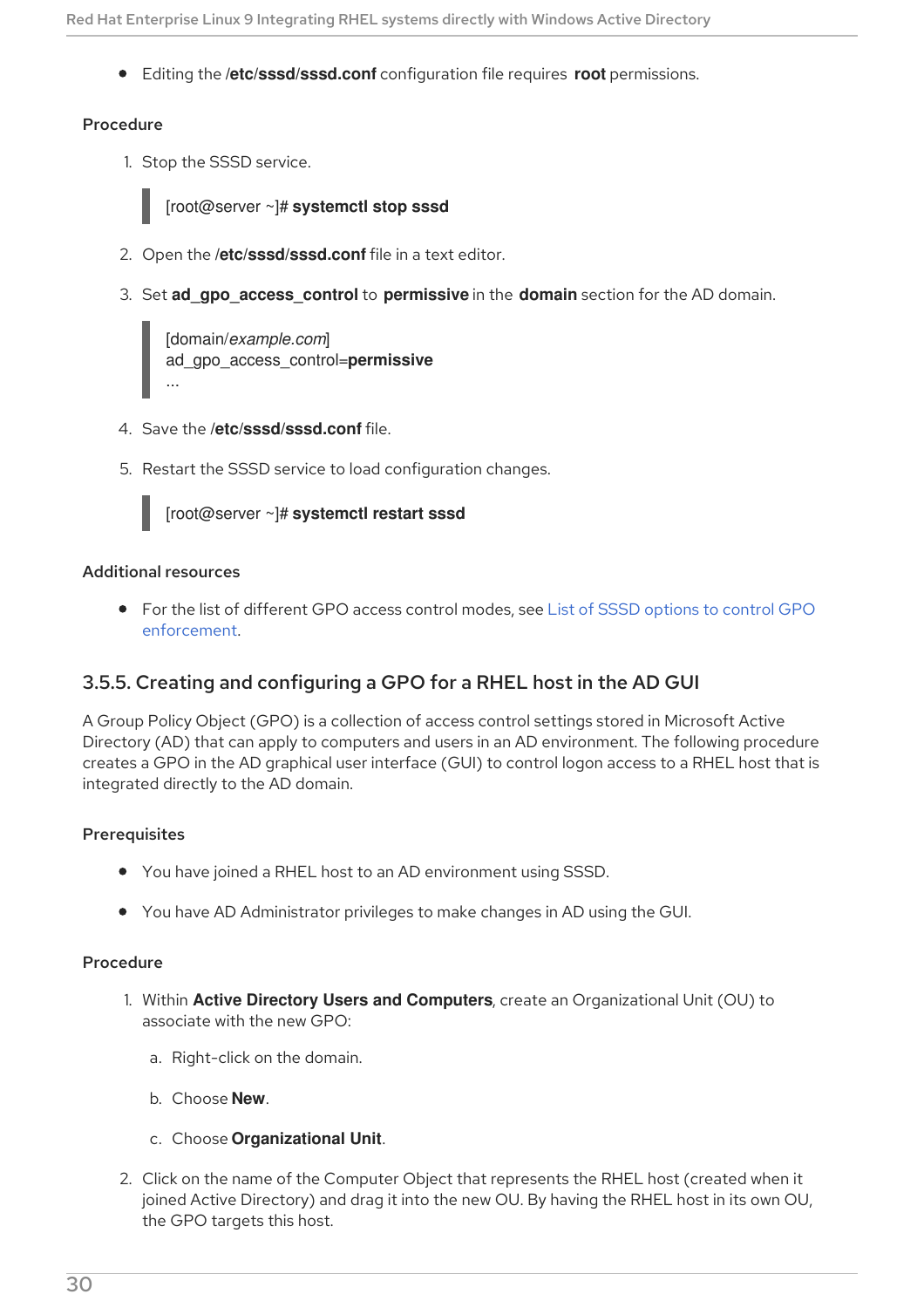- <span id="page-34-1"></span>3. Within the **Group Policy Management Editor**, create a new GPO for the OU you created:
	- a. Expand **Forest**.
	- b. Expand **Domains**.
	- c. Expand your domain.
	- d. Right-click on the new OU.
	- e. Choose **Create a GPO in this domain**.
- 4. Specify a name for the new GPO, such as **Allow SSH access** or **Allow Console/GUI access** and click **OK**.
- 5. Edit the new GPO:
	- a. Select the OU within the **Group Policy Management** editor.
	- b. Right-click and choose **Edit**.
	- c. Select **User Rights Assignment**.
	- d. Select **Computer Configuration**
	- e. Select **Policies**.
	- f. Select **Windows Settings**.
	- g. Select **Security Settings**.
	- h. Select **Local Policies**.
	- i. Select **User Rights Assignment**.
- 6. Assign login permissions:
	- a. Double-Click on **Allow log on locally** to grant local console/GUI access.
	- b. Double-click on **Allow log on through Remote Desktop Services** to grant SSH access.
- 7. Add the user(s) you would like to access either of these policies to the policies themselves:
	- a. Click **Add User or Group**.
	- b. Enter the username within the blank field.
	- c. Click **OK**.

#### Additional resources

For more details on Group Policy Objects, see Group Policy [Objects](https://docs.microsoft.com/en-us/previous-versions/windows/desktop/policy/group-policy-objects) in Microsoft documentation.

#### <span id="page-34-0"></span>3.5.6. Additional resources

For more information on joining a RHEL host to an Active Directory environment, see [Connecting](https://access.redhat.com/documentation/en-us/red_hat_enterprise_linux/9/html/integrating_rhel_systems_directly_with_windows_active_directory/connecting-rhel-systems-directly-to-ad-using-sssd_integrating-rhel-systems-directly-with-active-directory) RHEL systems directly to AD using SSSD .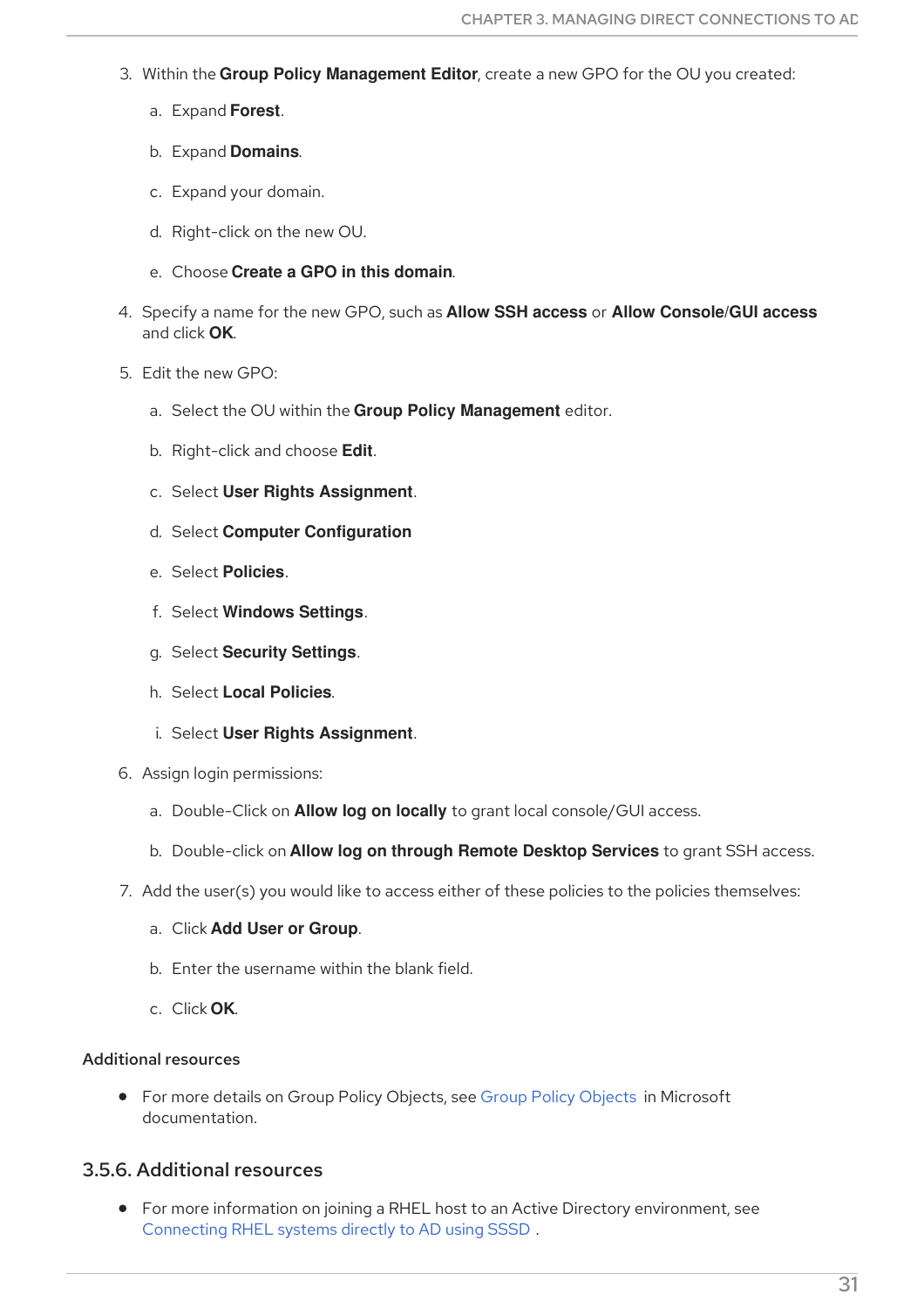# <span id="page-35-0"></span>CHAPTER 4. ACCESSING AD WITH A MANAGED SERVICE ACCOUNT

Active Directory (AD) Managed Service Accounts (MSAs) allow you to create an account in AD that corresponds to a specific computer. You can use an MSA to connect to AD resources as a specific user principal, without joining the RHEL host to the AD domain.

This section discusses the following topics:

- The benefits of a [Managed](#page-35-1) Service Account
- [Configuring](#page-36-0) a Managed Service Account for a RHEL host
- Updating the [password](#page-38-2) for a Managed Service Account
- **•** Managed Service Account [specifications](#page-39-1)
- Options for the adcli [create-msa](#page-39-0) command

# <span id="page-35-1"></span>4.1. THE BENEFITS OF A MANAGED SERVICE ACCOUNT

If you want to allow a RHEL host to access an Active Directory (AD) domain without joining it, you can use a Managed Service Account (MSA) to access that domain. An MSA is an account in AD that corresponds to a specific computer, which you can use to connect to AD resources as a specific user principal.

For example, if the AD domain **production.example.com** has a one-way trust relationship with the **lab.example.com** AD domain, the following conditions apply:

- The **lab** domain trusts users and hosts from the **production** domain.
- The **production** domain does not trust users and hosts from the **lab** domain.

This means that a host joined to the **lab** domain, such as **client.lab.example.com**, cannot access resources from the **production** domain through the trust.

If you want to create an exception for the **client.lab.example.com** host, you can use the **adcli** utility to create a MSA for the **client** host in the **production.example.com** domain. By authenticating with the Kerberos principal of the MSA, you can perform secure LDAP searches in the **production** domain from the **client** host.

# <span id="page-35-2"></span>4.2. CONFIGURING A MANAGED SERVICE ACCOUNT FOR A RHEL **HOST**

This procedure creates a Managed Service Account (MSA) for a host from the **lab.example.com** Active Directory (AD) domain, and configures SSSD so you can access and authenticate to the **production.example.com** AD domain.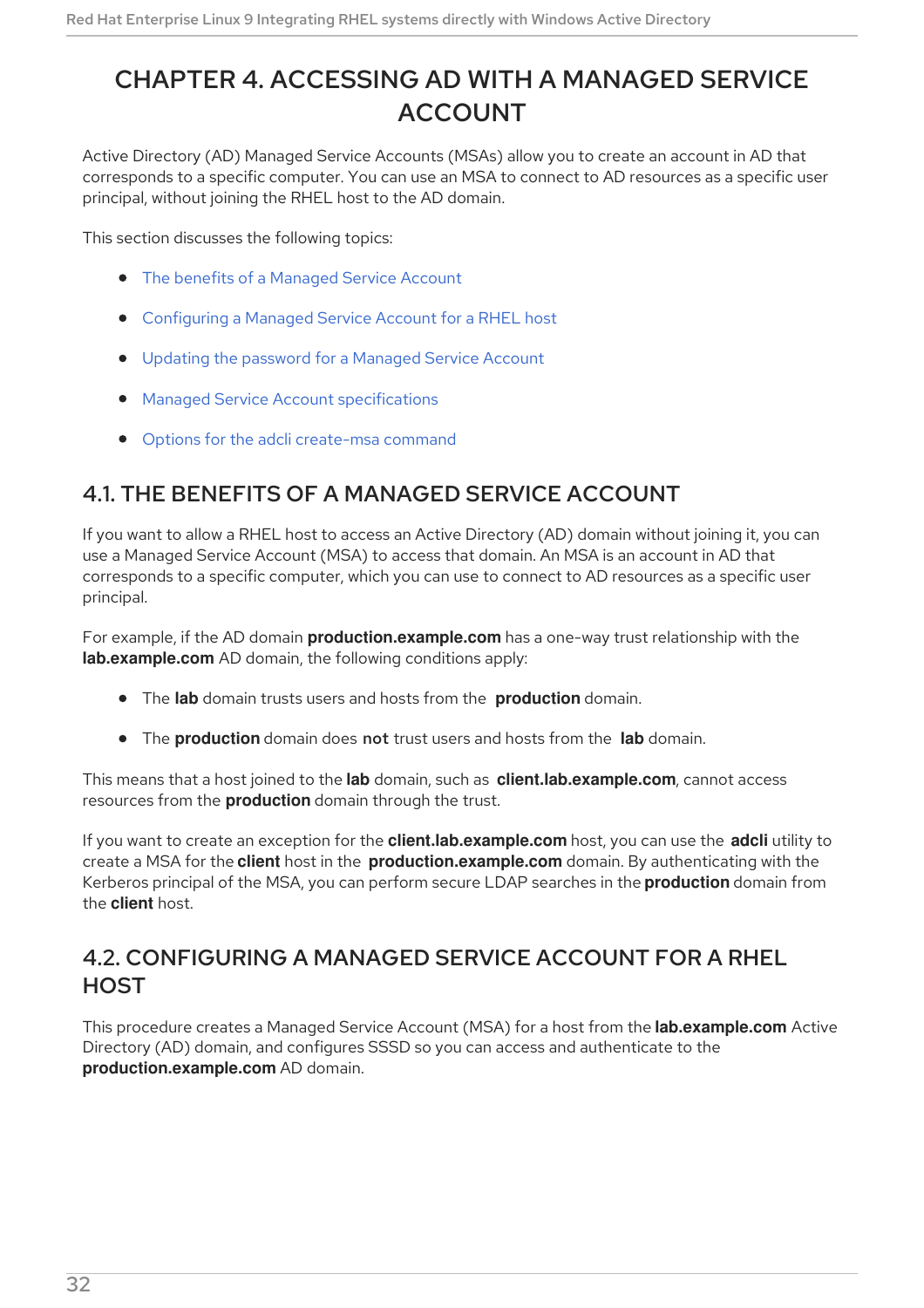### <span id="page-36-0"></span>**NOTE**

If you need to access AD resources from a RHEL host, Red Hat recommends that you join the RHEL host to the AD domain with the **realm** command. See [Connecting](https://access.redhat.com/documentation/en-us/red_hat_enterprise_linux/9/html/integrating_rhel_systems_directly_with_windows_active_directory/connecting-rhel-systems-directly-to-ad-using-sssd_integrating-rhel-systems-directly-with-active-directory) RHEL systems directly to AD using SSSD.

Only perform this procedure if one of the following conditions applies:

- You cannot join the RHEL host to the AD domain, and you want to create an account for that host in AD.
- You have joined the RHEL host to an AD domain, and you need to access another AD domain where the host credentials from the domain you have joined are not valid, such as with a one-way trust.

#### Prerequisites

Ensure that the following ports on the RHEL host are open and accessible to the AD domain controllers.

| Service          | Port | <b>Protocols</b> |
|------------------|------|------------------|
| <b>DNS</b>       | 53   | TCP, UDP         |
| <b>LDAP</b>      | 389  | TCP, UDP         |
| LDAPS (optional) | 636  | TCP, UDP         |
| Kerberos         | 88   | TCP, UDP         |

- You have the password for an AD Administrator that has rights to create MSAs in the **production.example.com** domain.
- You have root permissions that are required to run the **adcli** command, and to modify the **/etc/sssd/sssd.conf** configuration file..
- *(Optional)* You have the **krb5-workstation** package installed, which includes the **klist** diagnostic utility.

#### Procedure

1. Create an MSA for the host in the **production.example.com** AD domain.

[root@client ~]# **adcli create-msa --domain=production.example.com**

2. Display information about the MSA from the Kerberos keytab that was created. Make note of the MSA name:

[root@client ~]# **klist -k /etc/krb5.keytab.production.example.com** Keytab name: FILE:/etc/krb5.keytab.production.example.com KVNO Principal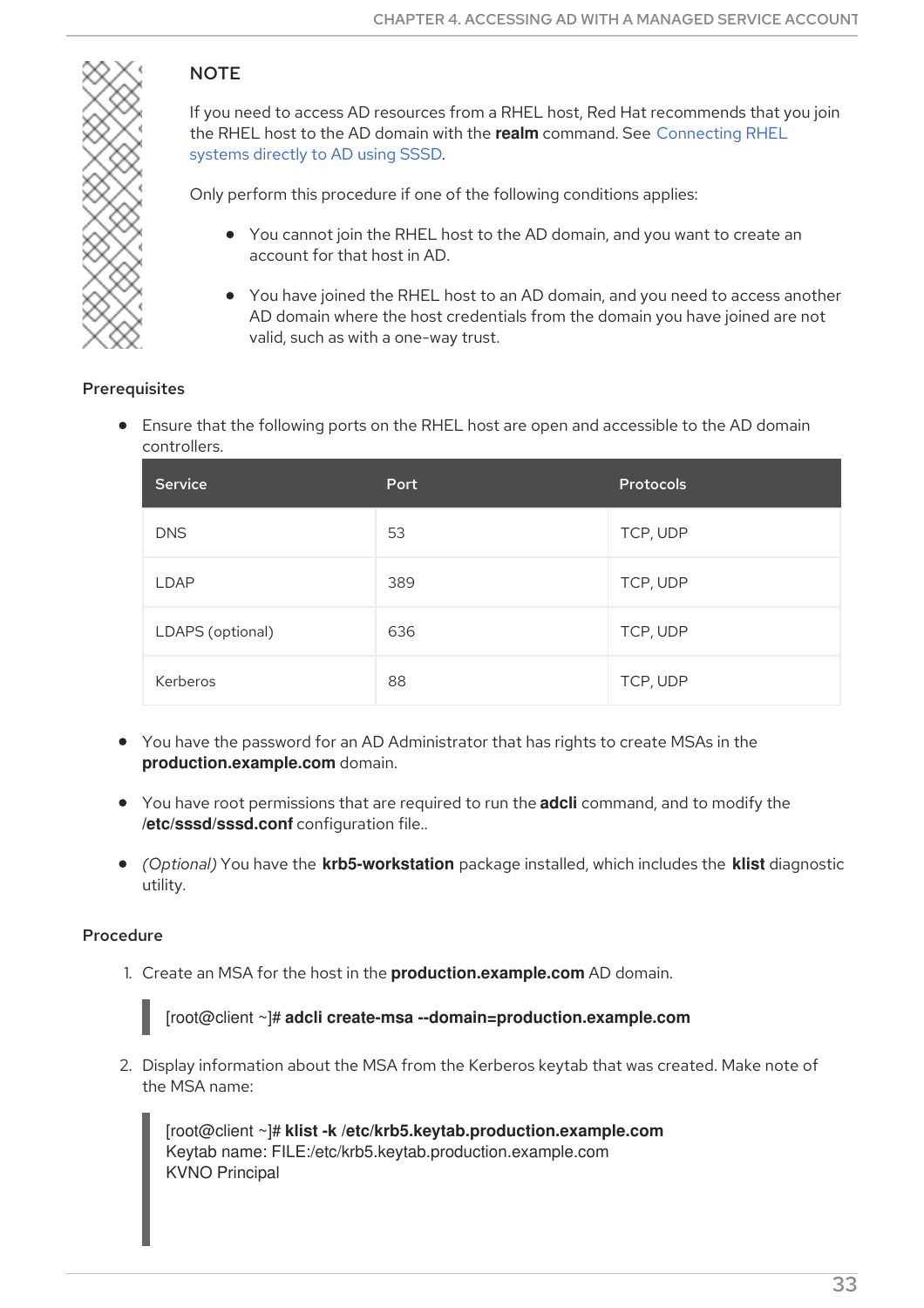---- ------------------------------------------------------------

2 **CLIENT!S3A\$@PRODUCTION.EXAMPLE.COM** (aes256-cts-hmac-sha1-96) 2 CLIENT!S3A\$@PRODUCTION.EXAMPLE.COM (aes128-cts-hmac-sha1-96)

- 3. Open the **/etc/sssd/sssd.conf** file and choose the appropriate SSSD domain configuration to add:
	- **If the MSA corresponds to an AD domain from a different forest** create a new domain section named **[domain/<name\_of\_domain>]**, and enter information about the MSA and the keytab. The most important options are **ldap\_sasl\_authid**, **ldap\_krb5\_keytab**, and **krb5\_keytab**:

```
[domain/production.example.com]
ldap_sasl_authid = CLIENT!S3A$@PRODUCTION.EXAMPLE.COM
ldap_krb5_keytab = /etc/krb5.keytab.production.example.com
krb5_keytab = /etc/krb5.keytab.production.example.com
ad_domain = production.example.com
krb5_realm = PRODUCTION.EXAMPLE.COM
access_provider = ad
...
```
• If the MSA corresponds to an AD domain from the local forest create a new sub-domain section in the format **[domain/root.example.com/sub-domain.example.com]**, and enter information about the MSA and the keytab. The most important options are **ldap\_sasl\_authid**, **ldap\_krb5\_keytab**, and **krb5\_keytab**:

```
[domain/ad.example.com/production.example.com]
ldap_sasl_authid = CLIENT!S3A$@PRODUCTION.EXAMPLE.COM
ldap_krb5_keytab = /etc/krb5.keytab.production.example.com
krb5_keytab = /etc/krb5.keytab.production.example.com
ad_domain = production.example.com
krb5_realm = PRODUCTION.EXAMPLE.COM
access_provider = ad
...
```
#### Verification steps

Verify you can retrieve a Kerberos ticket-granting ticket (TGT) as the MSA:

```
[root@client ~]# kinit -k -t /etc/krb5.keytab.production.example.com 'CLIENT!S3A$'
[root@client ~]# klist
Ticket cache: KCM:0:54655
Default principal: CLIENT!S3A$@PRODUCTION.EXAMPLE.COM
Valid starting Expires Service principal
11/22/2021 15:48:03 11/23/2021 15:48:03
krbtgt/PRODUCTION.EXAMPLE.COM@PRODUCTION.EXAMPLE.COM
```
In AD, verify you have an MSA for the host in the Managed Service Accounts Organizational Unit (OU).

#### Additional resources

[Connecting](https://access.redhat.com/documentation/en-us/red_hat_enterprise_linux/9/html/integrating_rhel_systems_directly_with_windows_active_directory/connecting-rhel-systems-directly-to-ad-using-sssd_integrating-rhel-systems-directly-with-active-directory) RHEL systems directly to AD using SSSD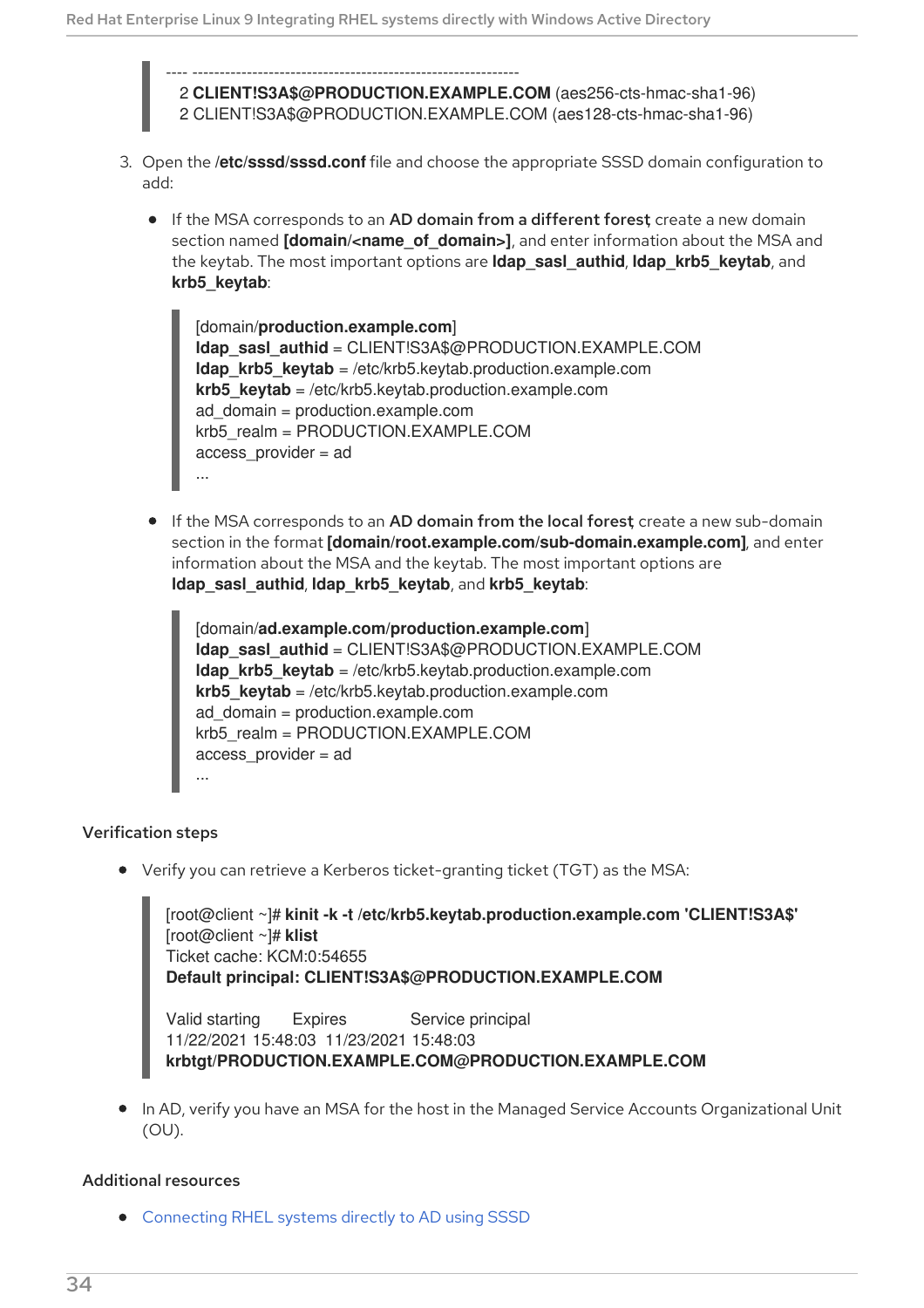# <span id="page-38-2"></span><span id="page-38-0"></span>4.3. UPDATING THE PASSWORD FOR A MANAGED SERVICE ACCOUNT

Managed Service Accounts (MSAs) have a complex password that is maintained automatically by Active Directory (AD). By default, the System Services Security Daemon (SSSD) automatically updates the MSA password in the Kerberos keytab if it is older than 30 days, which keeps it up to date with the password in AD. This procedure explains how to manually update the password for your MSA.

#### Prerequisites

- You have previously created an MSA for a host in the production.example.com AD domain.
- *(Optional)* You have the **krb5-workstation** package installed, which includes the **klist** diagnostic utility.

#### Procedure

1. *(Optional)* Display the current Key Version Number (KVNO) for the MSA in the Kerberos keytab. The current KVNO is 2.

[root@client ~]# **klist -k /etc/krb5.keytab.production.example.com** Keytab name: FILE:/etc/krb5.keytab.production.example.com KVNO Principal

---- ------------------------------------------------------------

2 CLIENT!S3A\$@PRODUCTION.EXAMPLE.COM (aes256-cts-hmac-sha1-96) 2 CLIENT!S3A\$@PRODUCTION.EXAMPLE.COM (aes128-cts-hmac-sha1-96)

2. Update the password for the MSA in the **production.example.com** AD domain.

[root@client ~]# **adcli update --domain=production.example.com --hostkeytab=/etc/krb5.keytab.production.example.com --computer-password-lifetime=0**

#### Verification steps

Verify that you have incremented the KVNO in the Kerberos keytab:

[root@client ~]# **klist -k /etc/krb5.keytab.production.example.com** Keytab name: FILE:/etc/krb5.keytab.production.example.com KVNO Principal

---- ------------------------------------------------------------

**3** CLIENT!S3A\$@PRODUCTION.EXAMPLE.COM (aes256-cts-hmac-sha1-96)

**3** CLIENT!S3A\$@PRODUCTION.EXAMPLE.COM (aes128-cts-hmac-sha1-96)

# <span id="page-38-1"></span>4.4. MANAGED SERVICE ACCOUNT SPECIFICATIONS

The Managed Service Accounts (MSAs) that the **adcli** utility creates have the following specifications:

- They cannot have additional service principal names (SPNs).
- By default, the Kerberos principal for the MSA is stored in a Kerberos keytab named *<default\_keytab\_location>.<Active\_Directory\_domain>*, like */etc/krb5.keytab.production.example.com*.